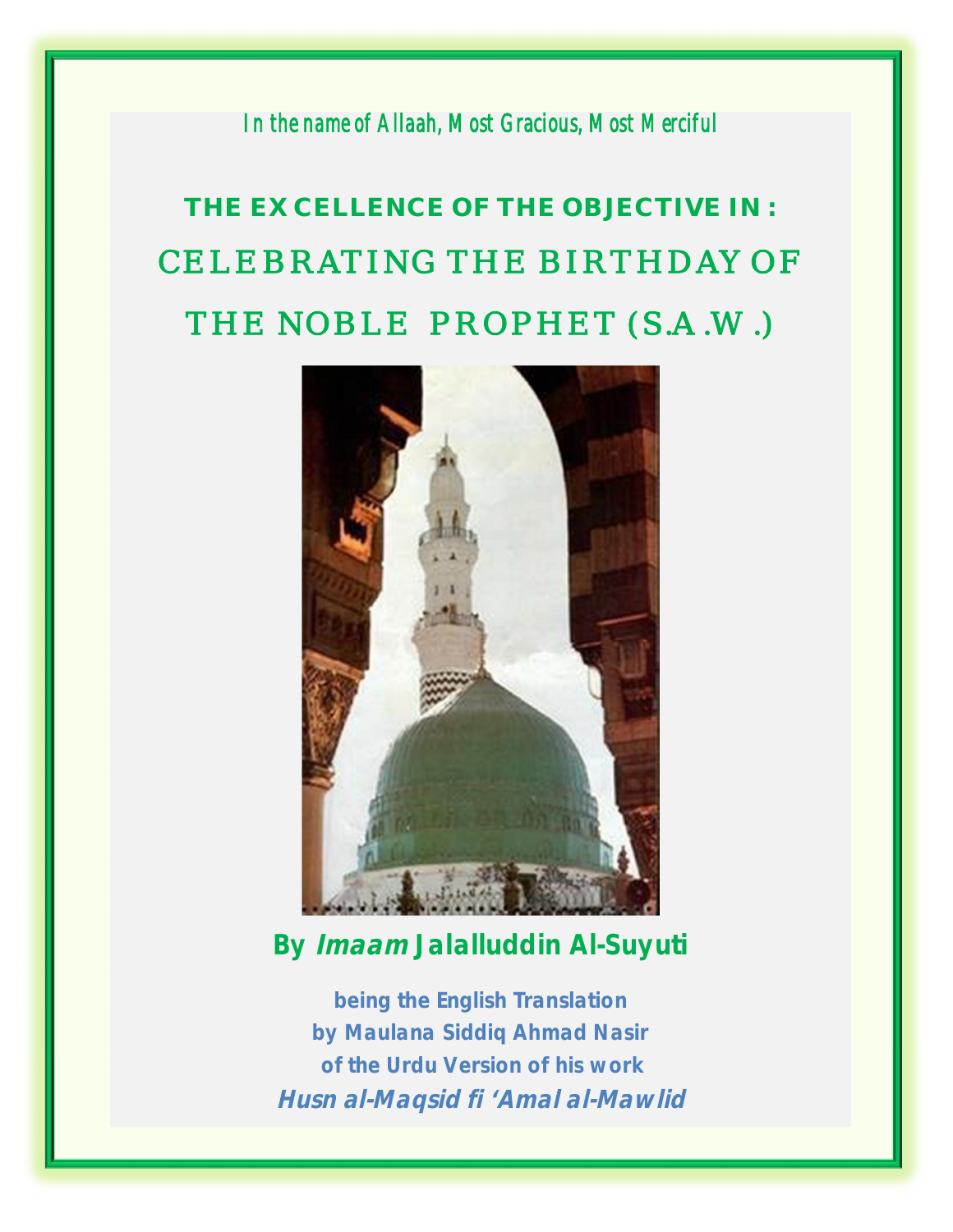# **CONTENTS**

#### **FOREWORD**

#### **SECTION ONE**

The Occasion of Happiness

History of the *Mil'ad Shariif* 

The First Book on the *Mil'ad Shariif* 

#### **SECTION TWO**

Al-Fakhaani's Essay Rejecting the *Mil'ad Shariif*

Refutation of the Foregoing Essay

Different Categories of *Bid'ah* (Innovation)

The *Bid'ah* that is *Manduub* 

 *Haraam* and *Makruuh* Things

Refutation of the Final Objection

#### **SECTION THREE**

Stand-Point of Ibn al-Haj

Something About the *Mil'ad* 

Merits of the Day of the *Mil'ad* and of the Noble Prophet (*S.A.W*.)

Why is Respect for *Rabii-ul-Awwal* Essential?

Criticism by Ibn al-Haj

Gist of Criticism

An Academic Examination of This

Extraordinary Form of the *Mil'ad* 

Real Reason for Abominableness

#### **SECTION FOUR**

Viewpoint of *Shaikh Al-Islam* Ibn Hajar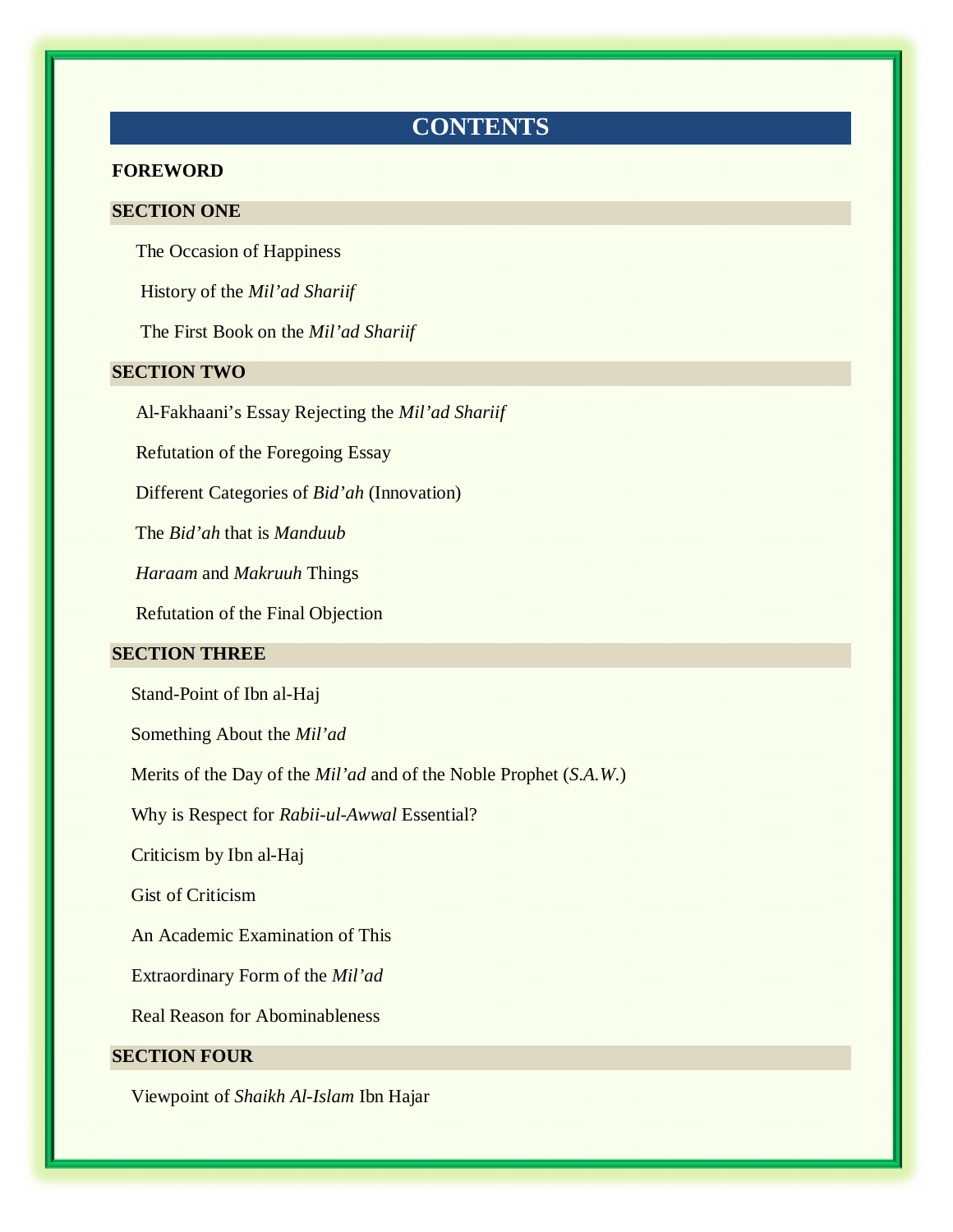Basis of the *Mil'ad Shariif* 

It's Better to Refrain from what is not most Preferable

Another Basis for the *Mil'ad* 

Ibn Al-Jazzari's Faith-enkindling Proof

Al-Dimashqi's Soul-Enriching Naat on the *Mil-ad* 

Practice of a *Shaikh* of the *Taraqah*

**CONCLUSION** 

# **FOREWORD**

This booklet is a swiftly penned work of great benefit by *Imaam* Jalaluddin al-Suyyuti, who was an illustrious *Muhaddith*, an unrivalled *Mufassir*, an eminent historian and a famous jurist. In it he has shed light on the historical and legal status of the *Mil'ad Shariif* in his own characteristic scholarly style.

Before forming any opinion on the status of this booklet in imparting knowledge and benefit, first of all consider the illustrious personality of the author. The highly acclaimed *Tafsir al-Jalalain* which he co-authored is still a prescribed textbook in religious institutions and Muslims of all shades of opinion study and teach it, and praise *Imaam* al-Suyyuti for this work. Apart from this, his book on *Usuul al-Tafsir* called *al-Itqaan fii Uluum al-Qur-aan* became an indispensible source of reference for all later works on the subject. *Al-Badr al-Manshur*, his *Tafsir* of the Holy Quraan, is referred to as an exemplary *Tafsir*. On the characteristics and miracles of the Noble Prophet (*S.A.W*.), his work entitled *al-Khasaa-is al-kubraa* has the distinction of being the foremost on this topic and excerpts from it are to be found in the works on *Siirah* by eminent *Imaams* and *Ulemaa*.

It is thus obvious that when such a great religious luminary takes up his pen to write on the *Mil'ad Shariif* (i.e., celebrating the birthday of the Noble Prophet – *S.A.W.*) the result will be of a unique status and its every word will be a summary of his vast knowledge of *Tafsir*, *Hadith*, *Fiqh*, *Usuul* and history. Thus it would form the conclusive verdict on the subject.

*Ruh al-Islam* Publications

(Publishers of Urdu version)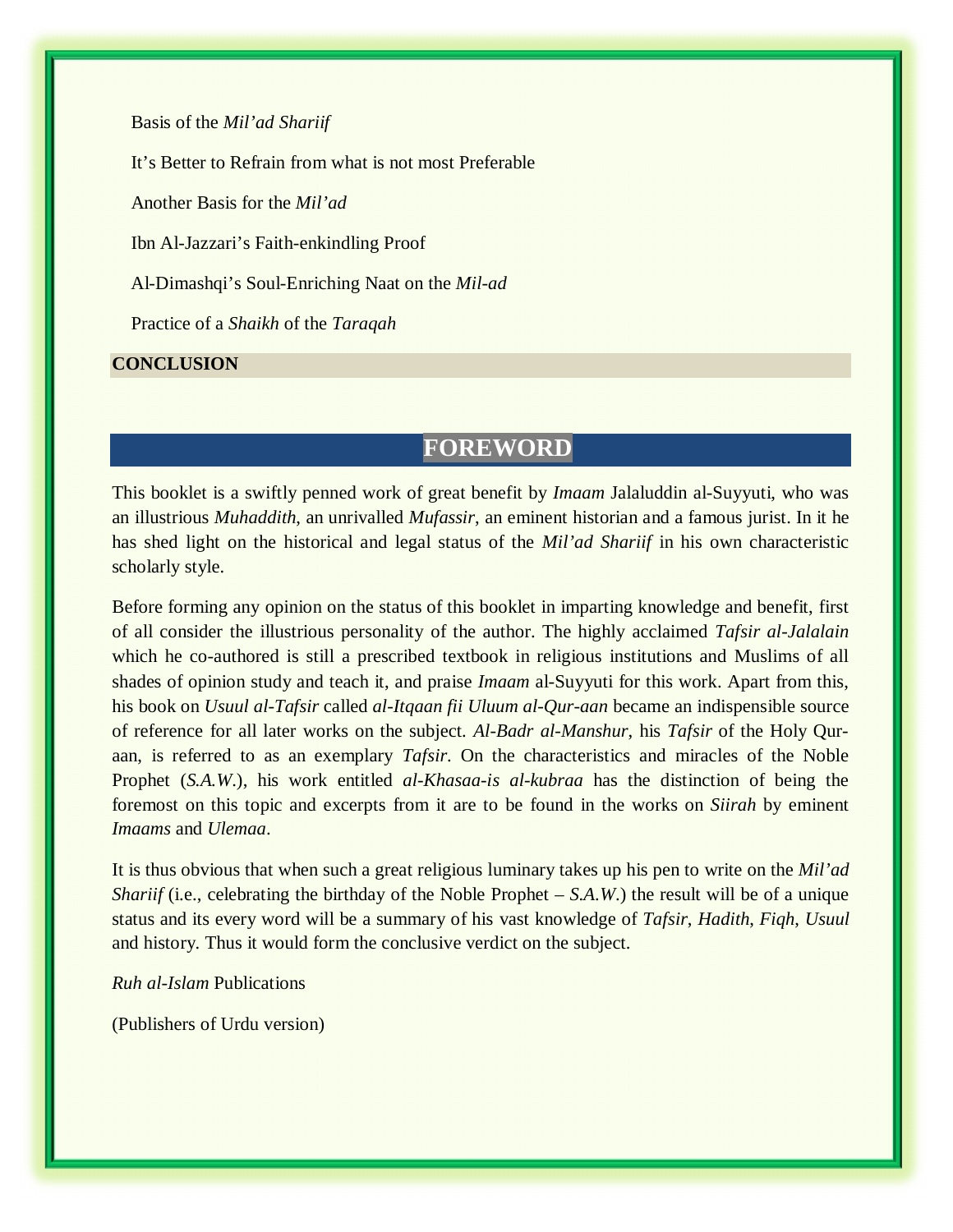*In the Name of Allaah, the Most Beneficent, the Most Merciful. Praise be to Allaah and Peace on His chosen servants.* 

The question under consideration is what is the verdict of the *Shari'ah* in celebrating the holy birthday of the Noble Prophet  $(S.A.W.)$  in the month of Rabii-'ul Awwal. From the point of view of the *Shari'ah* is this a praiseworthy action or a blameworthy one? And do those who arrange such a celebration receive blessings or not?

# **SECTION ONE**

# **THE OCCASION OF HAPPINESS**

The reply to this question is that in my view the *Mil'ad Shariif* (celebration of the birthday of the Noble Prophet – *S.A.W*.) is in fact such an occasion of happiness on which people assemble and recite the Holy Qur'aan to the extent that is easy. Then they relate the prophesies concerning the appearance of the Noble Prophet (*S.A.W*.) that have been transmitted in *'Ahadiith* and *Athaar,* and the miraculous events and signs that took place on his birth. Then food is set before them and according to their desire they partake therefore to satisfaction. *This festival of celebrating the birthday of the Noble Prophet (S.A.W.) is a Bid'ah Hasanah (a good innovation) and those arranging it will get blessings, since in such a celebration is found the expression of joy and happiness at the greatness and eminence of the Noble Prophet (S.A.W.) and at his birth.*

## **HISTORY OF THE** *MIL'AD SHARIF*

The beginning of the celebration of the *Mil'ad Shariif* in its present form lies with the ruler of Urbil, Sultan Muzaffar, whose full name is Abu Said Kukabri Ibn Zain al-Din Ali Ibn Baktagiin, who is counted among the great Sultans and generous leaders. He was responsible for many other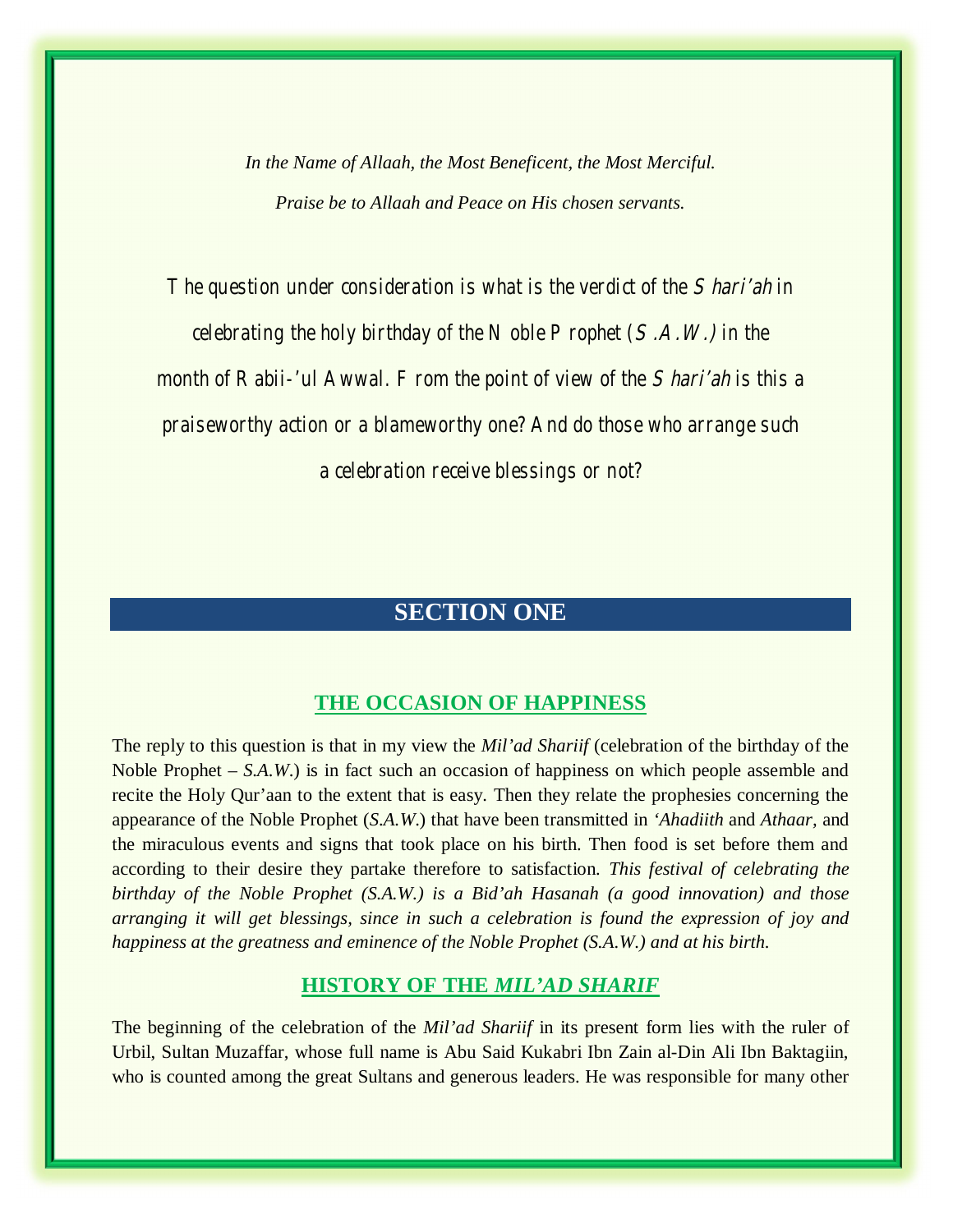noble works as well. Among the many monuments set up by him was the *Jaami' Muzaffari*, which he had constructed near Mount Tasiyun.

Ibn Kathir writes about Sultan Muzaffar as follows:

"Sultan Muzaffar used to arrange the celebration of the *Mil'ad Shariif* with due honour, glory, dignity and grandeur. In this connection he used to organise a magnificent festival. He was a purehearted, brave and wise '*alim* and a just ruler. May Allaah shower His Mercy on him and grant him an exalted status. *Shaikh* Abu al-Khattab Ibn Dihyah also wrote a book for him on the *Mil'ad Shariif* entitled *"al-Tanwiir fii Mawlid al-Bashiir al-Nadh'ir*" (Enlightenment on the Birthday of the Bearer of Good News, the Warner). For this book Sultan Muzaffar awarded him a gift of one thousand *dinars*. Sultan Muzaffar remained the ruler until his death, which occurred in 630 *A.H.* in the city of 'Akka when he had the Europeans under siege. In short, he was a man of great piety and disposition."

Sibt Ibn al-Janzi wrote in *Mir'at al-Zaaman* that one participant in the *Mil'ad Sharif* organised by Sultan Muzaffar states that on the royal table-spread were laid out five hundred prepared goats, ten thousand chickens, one hundred thousand earthen tumblers and thirty thousand baskets of sweet fruits. He further writes that eminent pious '*Ulema* and illustrious *Sufis* used to attend the *Mil'ad Shariif* ceremony held by the Sultan, who used to honour them with robes of distinction and royal favour. For the Sufis there used to be a *Mahfil-e-Samaa'* from *Zuhr* until *Fajr*, in which the Sultan himself used to participate and derive ecstasy therefrom, together with the Sufis. Every year his expenditure on the *Mil'ad Sharif* amounted to three hundred thousand dinars. For those coming from outside (the city) he had a special guest house commissioned, where people from all walks of life used to come from different places and stay without any discrimination of status. The expenditure of that guest house used to be one hundred thousand *dinars* annually.

Similarly he used to spend two hundred thousand *dinars* annually to ransom Muslim prisoners-ofwar from the Europeans. Also for the maintenance of the two *Harams* and providing water along the routes in Hijaz (for pilgrims), he used to spend three thousand *dinars* annually. These are in addition to the *Sadaqaat* and charity that used to be given secretly. His wife Rab'iah Khatoon Bint Ayyub, the sister of Nasir Salahuddin, narrates that her husband used to wear a garment (*Qamiis*) of coarse cotton costing not more than five d*irhams*. She says that she once rebuked him for this, upon which he replied that his wearing a five-*dirham* garment and spending the rest of money in charity is far better than wearing a costly garment and giving a poor or indigent person mere good wishes.

## **THE FIRST BOOK ON THE** *MIL'AD SHARIF*

Ibn Khallikaan wrote in the biographical sketch of *Haafiz* Abu al-Khattab Ibn Dihyah: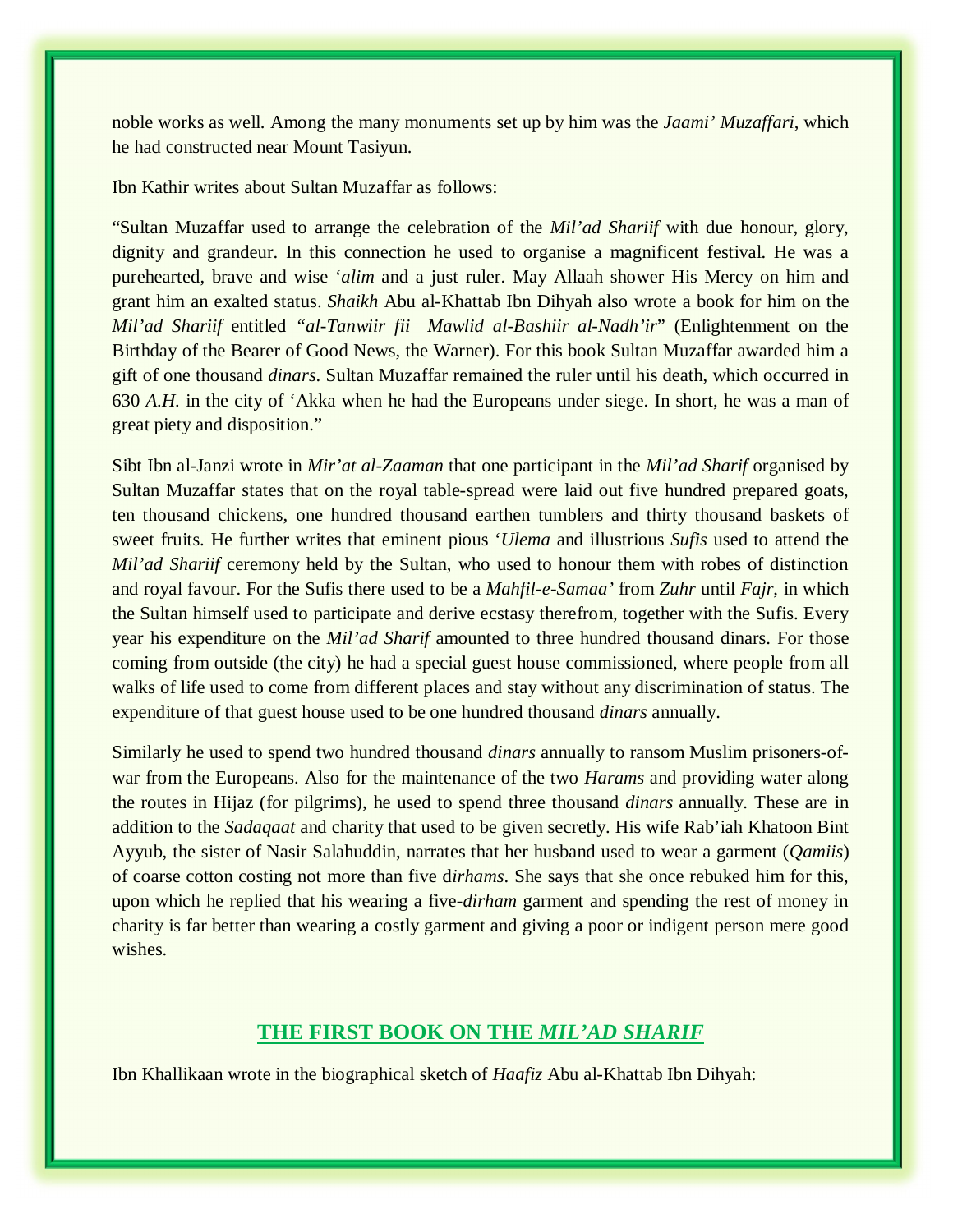"He was one of the pious *'ulema* and famous scholars. He travelled from Morocco to Syria and Iraq. In the year  $654$  A.H.<sup>1</sup> he passed through the city of Urbil, when he saw that its ruler, the eminent Sultan Muzaffar al-Din Ibn Zain al-Din, arranged for celebrating the birthday of the Prophet (*S.A.W*.). So he wrote the book *Kitab al-Tanwiir fii Mawlid al-Bashyr al-Nahiir* for the Sultan and himself read it out to him. I myself heard the book read out in six sittings at the Sultan's place in 625 *A. H.*"

# **SECTION TWO**

# **Al-FAKIHAANII'S ESSAY REJECTING THE** *MIL'AD SHARIIF*

*Shaikh* Tajuddin Umar Ibn Ali al-Khumi al-Iskandari, well-known as al-Fakihaanii, has claimed that the *Mil'ad Shariif* is a reprehensible *Bid'ah* (innovation). In this regard he wrote an essay entitled *al-Mawlid fi-l Kalaam'ala-l-Mawlid* (The Origin in Discussion about the Birthday of the Prophet). Below I quote the essay in full after which I shall discuss it letter for letter.

*Shikh* al-Fakihaanii (may Allaah grant him His Mercy) has said:

"All Praise is due to Allaah Who has guided us to follow the Prophet, the Leader of the Messengers, (*S.A.W*.), Who has granted us the capacity to remain steadfast on the *Akraan* (basic elements) and the essential principles of the *Diin*, Who has made it easy for us to follow the footsteps and the way of our pious predecessors, to the extent that our hearts have been illumined with the knowledge of the *Shari'ah* and the conclusive arguments in favour of the evident truth, and Who has kept our internal selves free from the filth and contamination of the new *Bid'at* and *Muhdathaat* (innovations). I praise and thank Him for having blessed us with the light of certainty, and for having granted us the courage to continuously hold fast to His strong rope. These are all out of His Bounty and Grace. And I testify that there is no deity besides Allaah, Who is alone, and has no partner, and that without doubt Muhammad (*S.A.W*.) is the Servant of Allaah and His Messenger, the leader of those who are first and those who are last. May Allaah send *Salaah* (*Daruud*) until the Day of Judgment on him, his progeny, his companions and his wives who are the mothers of the Believers!

"Thereafter, a group of questioners has repeatedly asked whether there is any basis in the *Shari'ah* for the assembling of people in the month of Rabi-ul-Awwal which assembly is called *Mawluud*, or whether this is a new invention and a *Bid'ah* in the *Diin.*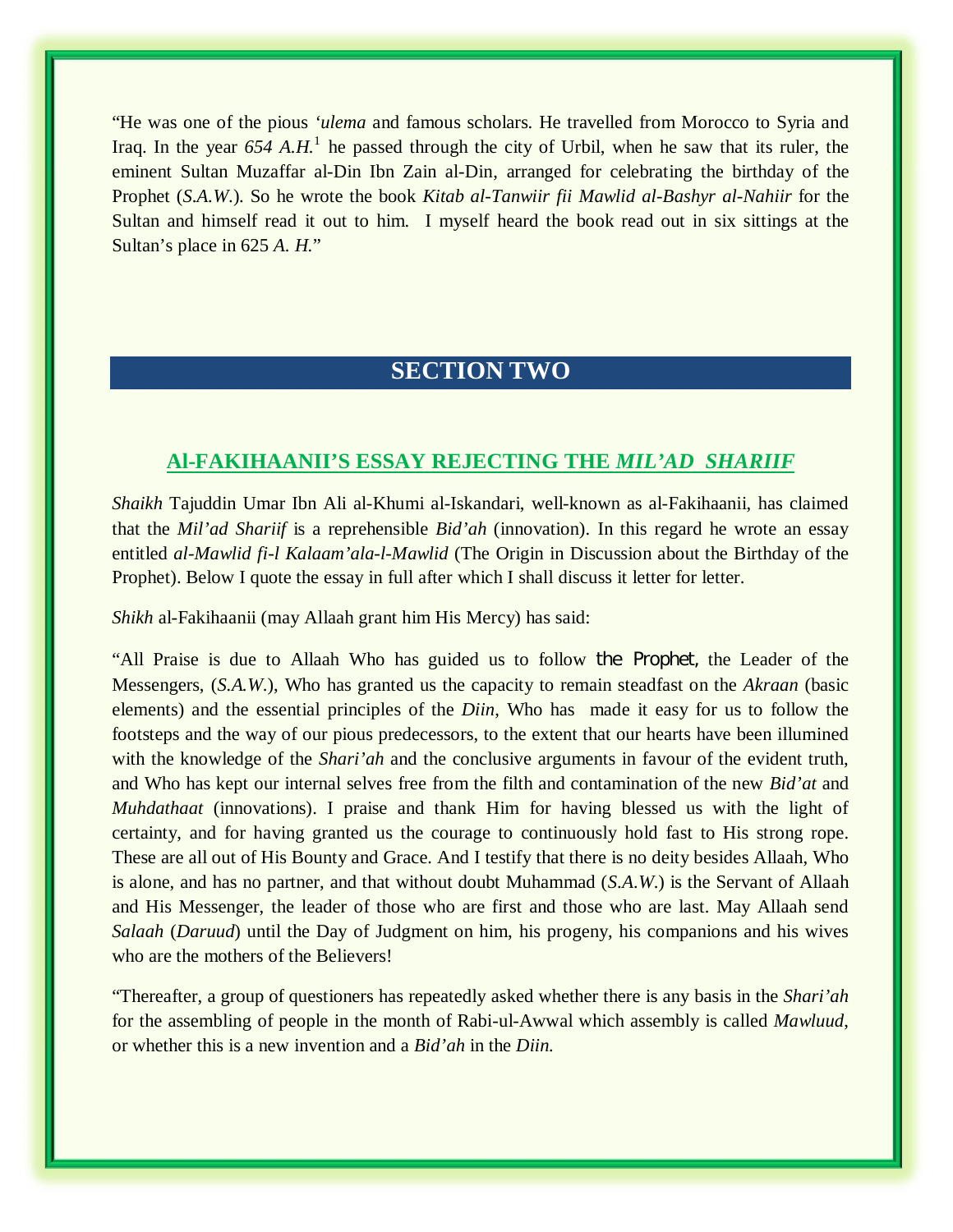"I reply, and Allaah is the One Who bestows *Tawfiq*, that it was not possible for me to find any basis for the *Mil-ad Shariif* in the Qur'aan and the *Sunnah*, nor is this action transmitted from the *Ulama* of the *Ummah*, who are the leaders of the *Diin* and who are steadfast on the footsteps of the early generations. On the contrary this is entirely an innovation, invented by useless and idle people. It is the creation of the lower desires of the *Nafs* of those who are slaves of their stomachs, who are ever in search of excuses for food and drink.

"The proof of the foregoing is that if we apply five rules of the *Shari'ah* (*al-Ahkaam al-Khamsa*) to the *Mil'ad Shariif*, we will have to say that it is either *Waajib* (obligatory), *Manduub* (commendable), *Mubaah* (permissible), *Makruuh* (disliked) or *Haraam* (prohibited). Now it is the *Ijma*a (concensus) of all that it is not *Waajib*. Nor can it be *Manduub* since only that matter is *Manduub* which the *Shari'ah* has commanded without at the same time censuring those not doing it (i.e., there will be no accountability for not doing it). The *Mil'ad Shariif* is such an action which the *Shari'ah* has not commanded. Nor did the *Sahabah* and the *Tabi-uun* practise it, nor the *Ulema* of the early generations, those that I know of. If I am questioned in the presence of Allaah *Ta'ala* about it, this will be my reply, since the consensus of the followers of Islam is that no innovation can be permissible. Thus only two situations remain ... either it is *Makruuh* or it is *Haraam*. Below is a separate discussion of these two conditions, in which the difference between them will be explained.

"One manner is that someone arranges for the *Mil'ad Shariif* from his own personal wealth and invites his relatives and friends, who all participate therein and partake of the food – with no action against the *Shar'iah* being involved. This we term as *Bid'ah Makruuhuh* (a disliked innovation) or a *Bid'ah Shaani-ah* (a repulsive innovation). This is because from the religious leaders of the early generations, i.e., the *Fuquuha* of Islam and the *Ulemaa* of mankind, who are the torchbearers of guidance and the adornment of the world – from among them no one did this.

"The second manner is that the element of sin predominates. In the display of pomp and show and gifts and bounty, the self-esteem of the participants is injured. A sense of beggary and deprivation is created. When anything is obtained the *Nafs* terms it insufficient and the heart reproaches it. In this way, one, a victim of grief and sorrow becomes sorrowful and grieved. The *Ulema* have said to take wealth on the basis of modesty (from which a sense of injured self-esteem is created) is tantamount to taking wealth by force at the point of a sword. Especially when in this *Mahfil*  (assembly) people with their stuffed bellies, get music and song from the beating of drums and playing musical instruments, and there is the assembly of men, young boys and improperly dressed women together, the latter having been adorned and made up, and they all mix or to top it all the women are providing for the *Mahfil*, together with dancing – bending their waists at times and their arms and faces at other times, in this direction and that – such that the atmosphere is one of amusement and fun and forgetfulness of the Day of Judgment. The separate assemblies of women are no less mischievous, as they raise their voices and sing with great joy. In *Dikhr* and recitation of the Qur'aan also, they exceed the limits of the *Shari'ah* – nay, they exceed all general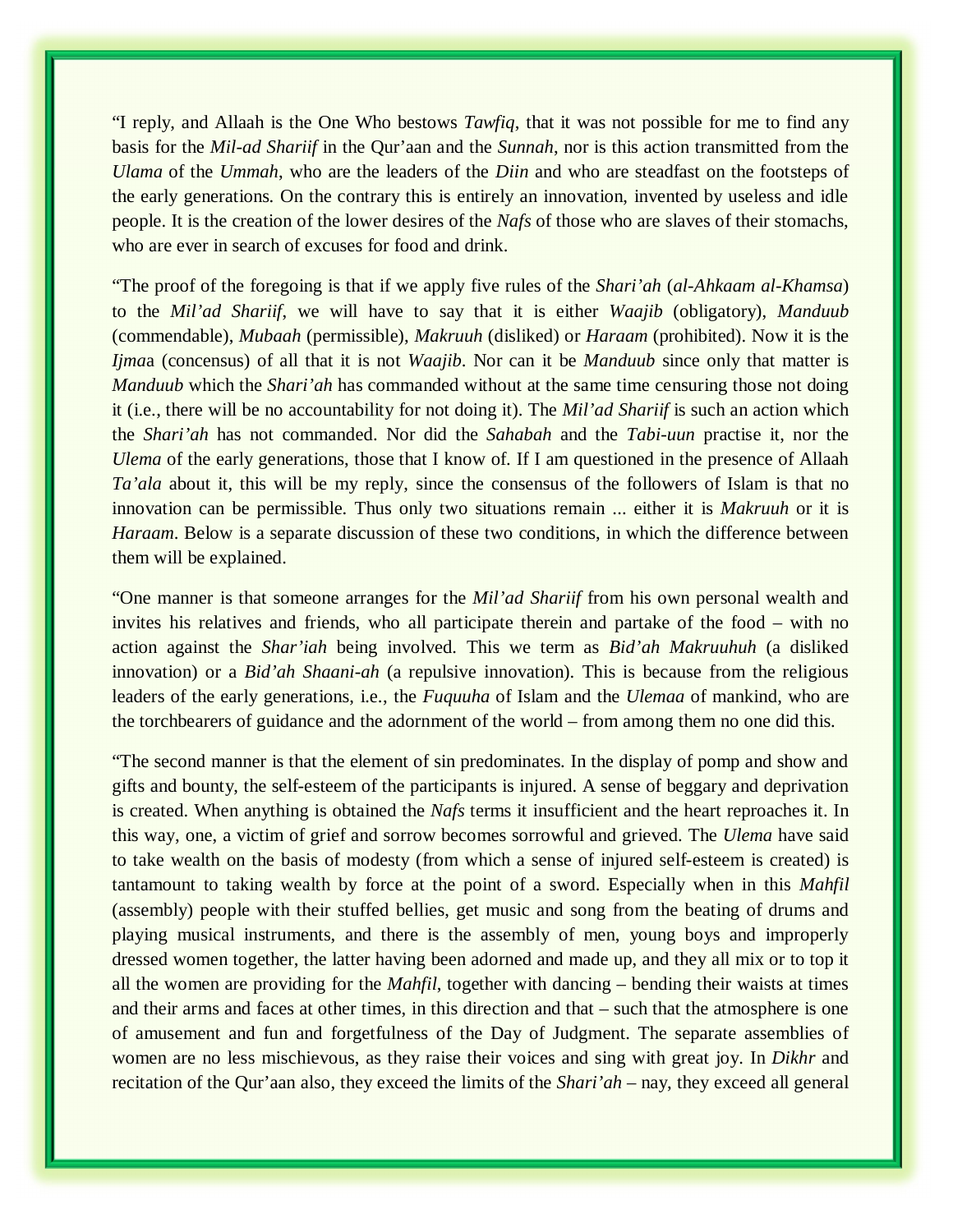limits, i.e., they needlessly screech at the top of their voices, and in this they exhibit neglect of the statement of Allaah:

'*Surely your Lord is ever-watching'* (Al Qur-aan 89:14).

"That such a *Mahfil* is *Haraam* there can be no difference of opinion, nor can any cultured and religious person look on it with approval. Only those whose hearts are dead, and who up to now are not free from sin and disobedience – only they derive pleasure from such a *Mahfil*. And to add insult to injury, they consider such a *Mahfil* an act of *Ibaadah*, and do not even think that is forbidden and prohibited. *Innaa lillaahi wa inna ilaihi raji-uun.*

*"Islam began as something Gharib (rare) and it will return to its original position."* 

How beautifully has our *Shaikh* al-Qushairi expressed about that which we have made lawful!

*"In our days of tumult the unlawful has become lawful and the lawful unlawful.* 

*The learned have been pulled down in status and the ignorant exiled.* 

*They have departed from the Truth and their ways of conduct have no connection with what has gone before.* 

*So I said to the Abraar who are people of piety and religion, when the distress has become severe, do not disown your conditions for your time has come in the age of rarity."* 

(Ghurbah)

How well has *Imaam* Abu Amr Ibn Al-'Ala said!

*"People will always remain on virtue (i.e., virtue will never be completely wiped out).* 

*What then is the need for amazement at this wonder (i.e., at this strange age*!)"

"In addition Rabi'-ul-Awwal is the month not only of the blessed birth of the Noble Prophet (*S.A.W*.) but also of his demise. Thus the expression of joy and happiness cannot be better than the demonstration of grief and sorrow.

"About the assemblies of *Mil'ad*, this is what we say and we hope that Almighty Allaah favours us with acceptance."

## **REFUTATION OF THE FOREGOING ESSAY**

Now consider my discussion on what al-Fakihaani said in this brief essay.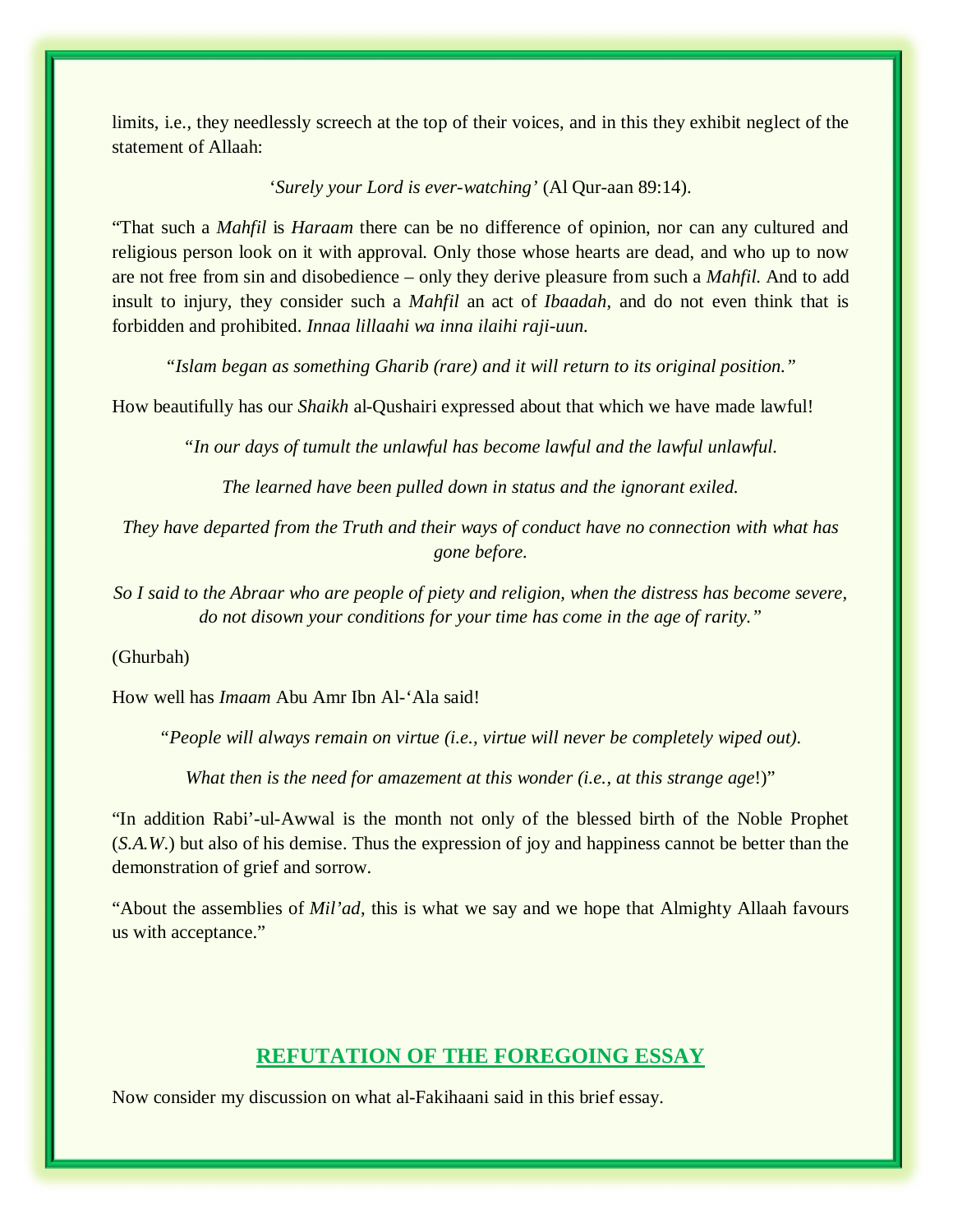In consideration of his statement that he could not find any basis for the *Mil'ad Sharif* in the Qur'aan and the *Sunnah*, our submission is that the negation of the knowledge of a thing does not necessarily imply the negation of the existence of that thing (i.e., someone's not having knowledge of a thing does not necessarily mean that that thing does not in reality exist). The *Imaam* of the *Huffaz*, Abdul Fadl Ahmad Ibn Hajar (*R.A*.), has extracted a basis for the *Mil'ad Shariif* from the *Sunnah*. One more basis I have extracted, which will be mentioned later.

Al-Fakihaani has stated that the *Mil'ad Shariif* is an innovation invented by the useless and idle people, who are slaves of their stomachs and on whom the lower desires of the *Nafs* dominate. Further, having explained the different kinds of rules he stated that it is neither *Waajib*, nor *Manduub* since neither did the *Shar'iah* demand it nor did the *Sahabah*, the *Tabi-uun* and the *Ulema* of the early generations celebrate it. In this connection we say, as stated earlier, that it was a just Sultan who was an *'Alim* who started the *Mil'ad Shariif* with the objective of obtaining nearness to Allaah. There were many '*Ulema* and pious people with him, yet none of them deemed it reprehensible. On the contrary Ibn Dihyah (such an eminent '*Alim* of that time) liked the celebration of the *Mil'ad Shariif*, and wrote a book for the Sultan on the subject (as mentioned earlier). These were all *'Ulema* of the early generations who liked the *Mil'ad Shariif*, who supported and confirmed it and did not criticise or refute it. (This is itself a self-evident proof that al-Fakihaani's allegations are wrong.)

Then there remains his statement that the *Mil'ad Shariif* is not even *Manduub*, since only that matter is *Manduub* in reality, which the *Shar'iah* has demanded. In this regard our submission is that the demand of the *Shar'iah* is known sometimes through a *Nass* (an explicit textual statement in the Qur'aan or in the *Hadis* literature) and sometimes through *Qiyaas* (analogical deduction). For the *Mil'ad Shariif*, although no *Nass* is to be found, yet from those two bases in the *Shar'iah* which are mentioned further on, *Qiyaas* can definitely be made (i.e., when *Qiyaas* is applied on those two bases the commendability – being *Manduub* – of the *Mil'ad Sharif* can be realised).

#### **DIFFERENT CATEGORIES OF** *BID'AH* **(INNOVATION)**

His statement that the *Mil'ad Shariif* can also not be *Mubaah* because the '*Ijmaa* of the followers of Islam is that anything that is a *Bid'ah* (innovation) in religion cannot be *Mubaah*, is one that is not accepted. This is because *Bid'aat* (innovations) are not classified only as *Haraam* or *Makruuh*, but they can also be *Mubaah* as well as *Manduub* or *Waajib*. *Imaam* al-Nawawi says in *Tahdhib al-Asmaa wal Lugaat:* 

*"Bid'ah in the Shar'iah is the invention of that which was not there in the period of the Messenger of Allaah (S.A.W.), and it is divided in two categories, Hasanah (or good) and Qabiihah (or evil)."* 

Shakh Izzuddin Ibn Abd al-Salaam writes in *al-Qawaa-id*: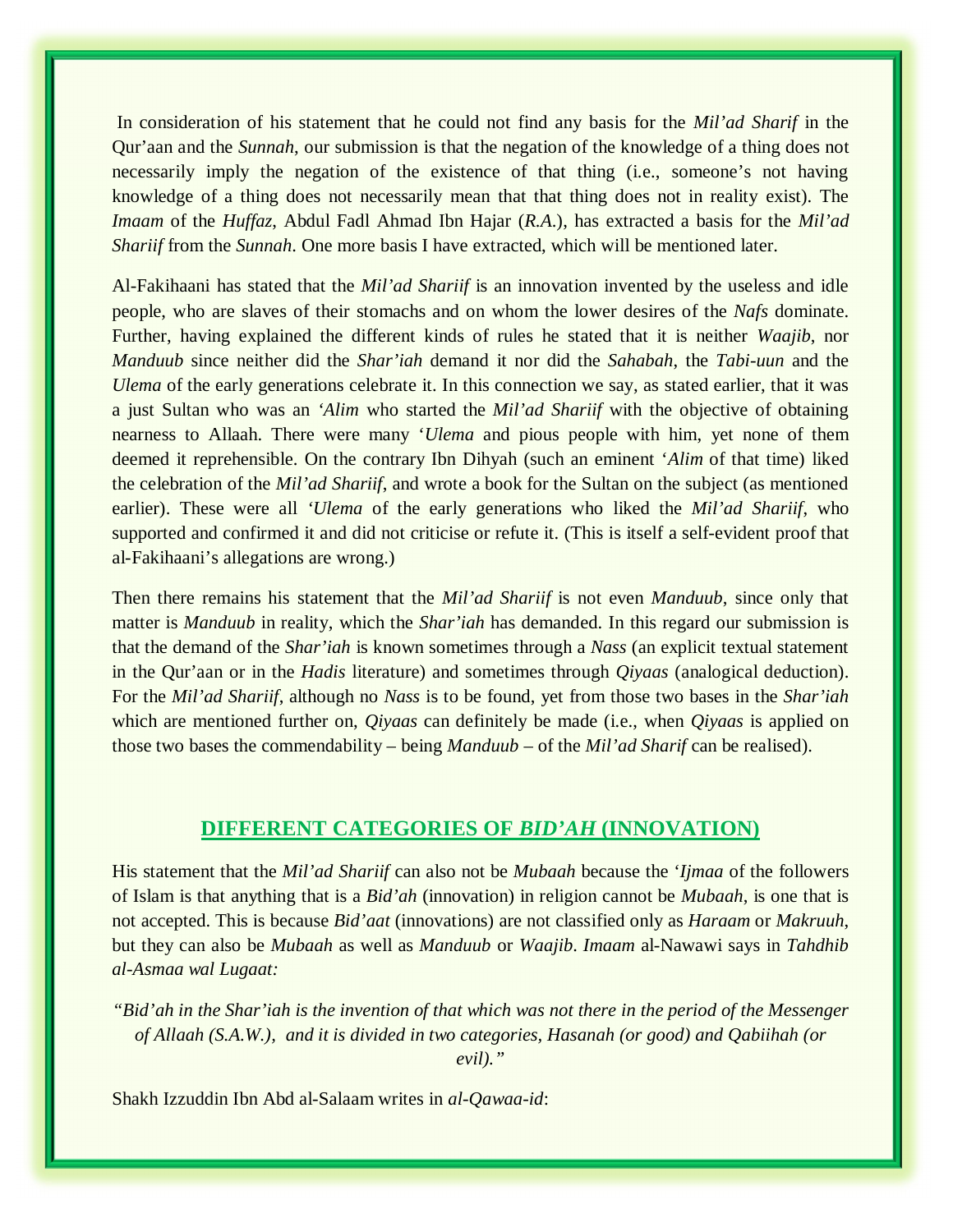"*Bid'ah* is divided into *Waajib*, *Haraam*, *Manduub*, *Makruuh* and Mubaah. And the way to know to which category it belongs is to examine it with the laws of *Shar'iah*. If it falls in the laws that deal with what is *Waajib*, then it is *Waajib*; if with those laws that deal with what is *Haraam*, then it is *Haraam*; if with the laws dealing with what is *Manduub*, then it is *Manduub*; if with the laws of what is *Makruuh*, then *Makruuh*; if with the laws of what is *Mubaah*, then *Mubaah*."

After this he went on to give examples of the five kinds of *Bid'ah* and wrote:

"As for *Bid'ah* that is *Manduub*, its examples are the setting up of inns and educational institutions and every good action which was not there in the first age. Among the latter are *al-Taraawih*, discussion on the intricacies of *Tassawwuf* and debates. And among these is the convening of assemblies for deduction of laws in connection with problems, providing that the motive thereof is to seek the Pleasure of Allaah *Ta'ala*."

Al-Baihaqi in *Manaqib al-Shafi'i* has transmitted with his *isnad* (chain of narrators) from *Imaam*  al-Shafi'i himself, that he said:

"*The new things that are brought about are of two kinds. One kind is that which is brought about inconsistent with something in the Qur'aan or the Sunnah or with some Athar or some 'Ijmaa. This is the category of Bid'ah Dalaalah (heretic innovation). The second kind is that which is brought about from good things which are not inconsistent with any of the above*."

'Umar (*R.A.*) did say about standing in prayer in the month of Ramadaan:

*"What a good Bid'ah that is! meaning that this is a new thing which was not there before and being a new thing it does not contradict anything that went before*."

## **THE** *BID'AH* **THAT IS** *MANDUUB*

This disputes *Skaikh* Tajuddin al-Fakihaani's statement that the *Mil'ad Shariif* cannot also be *Mubaah*, but that on the contrary it is a *Bid'ah* that is *Makruuh*. This is because the *Mil'ad Shariif* is of that category of new matters which involve no inconsistency with anything in the Qur'aan or the *Sunnah*, or with any *Athar* or *'Ijmaa*. Thus this is not blameworthy (i.e., from the point of view of the *Shar'iah* there is no evil in it), as in the statement of *Imaam* al-Shafi-i. And it is a good action which, even though (in its present form) was not done in the first age, was brought about afterwards. The invitation to partake of food and drink in which there is no sin is an act of goodness, for sure. Therefore in connection with the *Mil'ad Shariif*, that assembly in which someone, out of his lawfully earned wealth, invites his family, relatives and friends to partake of food and drink and in which there is no action against the *Shar'iah* – that assembly is a *Bid'ah* (innovation) that is *Manduub* (commendable), as is clear from the above-quoted statements of *Shaikh* Izzuddin Ibn 'Abd al-Salaam.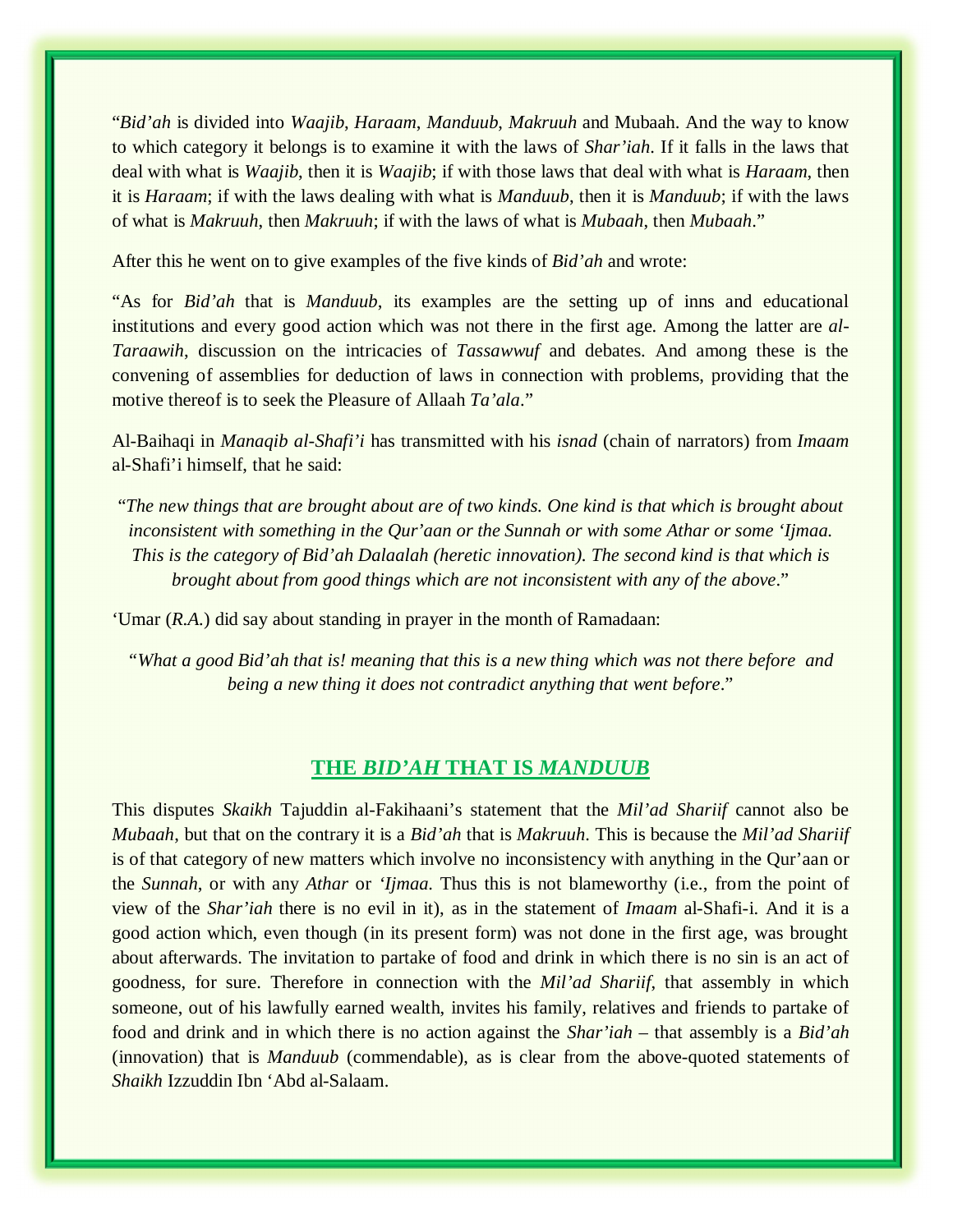## *HARAAM* **AND** *MAKRUUH* **THINGS**

In connection with the second manner in which al-Fakihaani has described and criticised, his criticism is in itself correct. There is no doubt that that assembly (*Mahfil*) is *Haraam* when men, women and little boys are freely mixed, and in which there is dancing and music, with musical instruments in busy use, or where women assemble separately and sing in raised voices. But this does not mean that to arrange for the *Mil'ad Shariif* has been deemed *Haraam*. On the contrary, in the above instances the reason for their being *Haraam* is not assembling to celebrate the *Mil'ad Shariif*, but is due to those things which are *Haraam* in the *Shar'iah* and have become mixed with the blessed assembly. (And if these things are not indulged in then the *Mil'ad Shariif* would be an assembly for remembering Muhammad *Mustafaa* (*S.A.W*.), and would thus be full of goodness and blessings.)

Furthermore if these kinds of actions were to take place say, in the assembly of *Salaat-ul-Jumu'ah*, then it is evident that that would be a reprehensible step and an evil matter. However from this the criticism of the original assembly for *Salaat-ul-Jumu'ah* does not necessarily ensue. It has been seen that some of these kinds of actions also take place on the nights of Ramadaan *Shariif* when people assemble for the *Salaat-ut-Tarawiih*. Now on the basis of those actions can one conceivably criticise assembling for *Salaat-ut-Tarawiih*? Definitely not! However we will say that the original assembly for *Salaat-ut-Tarawiih* is *Sunnah* and an act of virtue and *'Ibaadah*, but that those above-mentioned actions, which have become mixed with it, are evil and repulsive. Similarly we say in connection with the celebration of the *Mil'ad Shareef* that the assembly is itself *Manduub* (commendable) and an act of virtue, but the above-mentioned kinds of other actions, which have become mixed with it, are blameworthy and unlawful.

# **REFUTATION OF THE FINAL OBJECTION**

In conclusion al-Fakihaani stated that Rabii-ul-Awwal is the month not only of the birth of the Noble Prophet (*S.A. W*.), but also of his demise. Therefore instead of grief and sorrow, exhibiting joy and happiness is neither better nor suitable. In reply to this, first of all we submit that the birth of the Noble Prophet (*S.A.W*.) is the greatest favour of Allaah granted to us, and that his death is the greatest affliction for us. However, the *Shar'iah* has encouraged us to show our gratitude for favours and has taught us to observe patient perseverance, silence and calm in the face of afflictions. The S*har'iah* has ordered us to offer the *'Aqiiqah<sup>2</sup>* on the birth of a child, which is an expression of happiness and gratitude on the birth of that child. But the *Shar'iah* has not ordered us to sacrifice any animal on the death of someone, nor to do any such action. On the contrary it has prohibited wailing and lamentation. Thus the laws of the *Shar'iah* indicate that to exhibit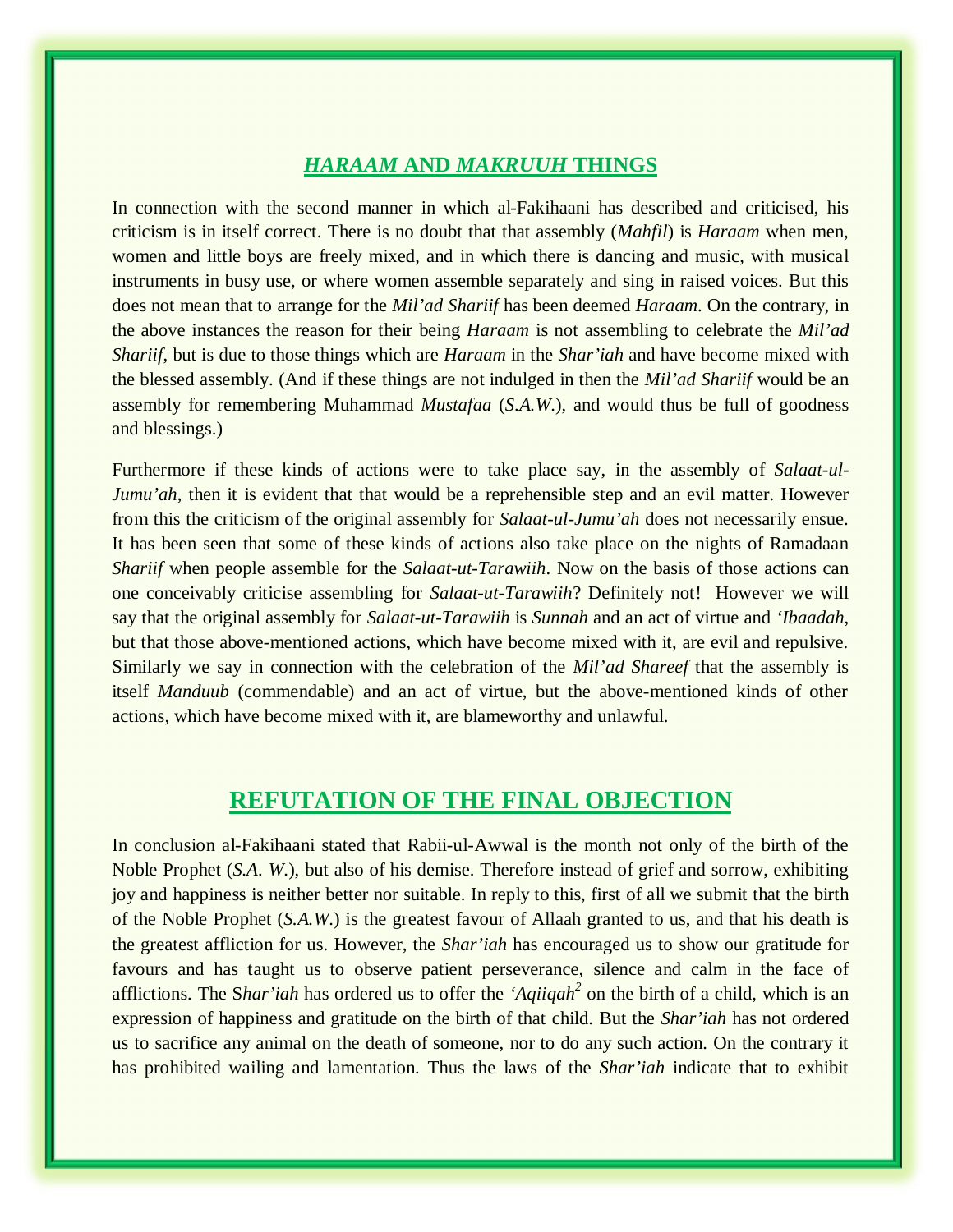happiness in this holy month in connection with the birth of the Noble Prophet (*S.A.W*.) is better than showing grief at his demise.

Ibn Rajab in his *Kitab al-Lata-if* wrote criticising the *Rawaafid* (a *Shia* sect) that because of the martyrdom of *Imaam* Husain (*R.A.*) they have made '*Ashuuraa* (the 10<sup>th</sup>. of Muharram) a day of mourning wherein Allaah and His Messenger (*S.A.W*.) have prohibited taking the days of affliction on the Prophets and the days of their deaths (*A.S*.) as days of mourning. What then is the justification for taking days of mourning for those who are not Prophets?

# **SECTION THREE**

#### **STAND POINT OF IBN AL-HAJJ**

*Imaam* Abu Abdullah Ibn al-Haj has discussed the subject of the *Mil'ad Shariif* with great maturity and insight in his book *al-Madkhal*. To sum up his discussion, he has praised celebrating the *Mil'ad Shariif* with joy and happiness and exhibiting gratitude to Allaah, therefore. And he has criticised the *Haraam* and prohibited things which have been included in it. Here I quote his discussion section-wise.

## **SOMETHING ABOUT THE** *MIL'AD*

"From among those innovations which those people have brought about, thinking that thereby they are engaging in a great act of *'Ibaadah* and participating in religious ceremonies (to celebrate the remembrance of some great event) is this, that in the month of Rabii-ul-Awwal they celebrate the *Mil'ad*, which celebration is constituted of many innovations and unlawful things. Among these are that the participants sing songs and *Ghazals* while at the same time using musical instruments – drums, flutes, fiddles, etc, and in this connection do many other evil actions which are customarily done mainly at those times which Allaah *Ta'ala* has endowed with excellence and greatness (e.g. Eid and other occasions) and which are innovations, wholly and totally, and are prohibited. There is no doubt that this kind of *Samaa*, if it takes place on other nights apart from this, even then it would not be permissible. What then is the justification for holding such a *Samaa*  in this holy month, which Allaah Almighty the Most Excellent has endowed with excellence and blessings in that His Beloved (*S.A.W*.) was born therein – such a *Samaa* in which musical instruments are used? What relation can this *Samaa* have to this holy and blessed month, in which Allaah (exalted is His Majesty) granted us the great *Ihsaan* of the auspicious birth of the Noble Prophet, the leader of those who are first and those who are last (*S.A.W*.). Therefore it is *Waajib* that special gratitude to Allaah *Ta'ala* should be expressed in this month and as such *'Ibaadah*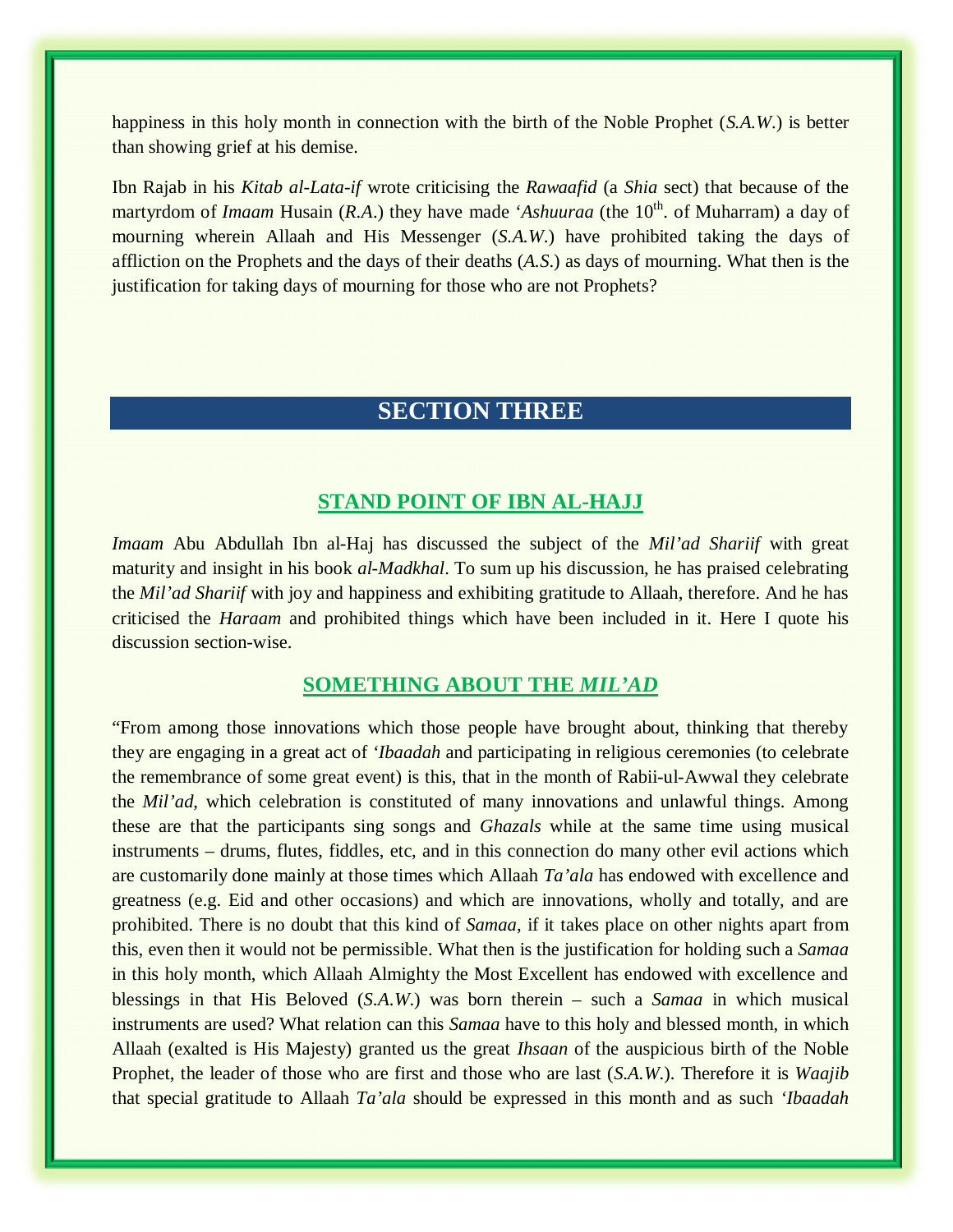and charity should be done as is possible, since He has bestowed on us this very great favour (that He caused the birth therein) of His Beloved (servant) - *S.A.W*. Even though the Noble Prophet (*S.A.W*.) did not engage in more '*Ibaadah* in this month as compared with other months (nor did he command us to do so), yet in reality, this was due to his mercy and kindness to his *Ummah*, and also to create ease and mildness for them. This is why at times the Noble Prophet (*S.A.W*.) would leave off doing an action, lest it should become compulsory on his *'Ummah*. This is the result of his mercy on us."

#### **MERITS OF THE DAY OF THE** *MIL'AD* **AND OF THE NOBLE**

#### **PROPHET (***S.A.W***)**

"Nevertheless the Noble Prophet has indicated the excellence of the great month in reply to a questioner. When the questioner wanted to find out about fasting on Mondays, the Noble Prophet (*S.A.W*.) replied:

#### *"This is the day on which I was born." (Hadith)*

"Since the excellence of this day (i.e., Monday implies the excellence of this month (i.e., Rabi-u- 'Awwal) in which the Noble Prophet (*S.A.W*.) graced this world, then it is our duty to give this month its due respect and sanctity, and we would understand it to be very excellent, just as Allaah *Ta'ala* has deemed other blessed months to be very excellent. In this connection, the Noble Prophet (*S.A.W*.) is reported to have said:

*"I am the leader of the children of Adam and there is no pride (in this).* 

*"Adam and all other prophets (A.S.) will be under my flag (on the Day of Judgment)".* 

"The merit and excellence of times and places are the results of those forms of *'Ibaadah* which are carried out therein, and by which Allaah *Ta'ala* has specially favoured them. When it is known that times and places do not in themselves contain any honour and greatness, but that honour and greatness accrue on account of those characteristics and distinctions (with which they have been granted exaltation), then reflect on this greatest favour of Allaah *Ta'ala,* with which he has distinguished and earmarked this special month, Rabii-ul-Awwal *Shariif* and the day, Monday. Do you not see that fasting on Mondays has great merit because the Noble Prophet (*S.A.W*.) was born on a Monday? For this reason it is of the utmost appropriateness (and it behoves us to do so) that when this holy month comes, it should be treated with the exaltation, honour, esteem and respect it deserves. The example of the Noble Prophet (*S.A.W*.) should be followed in that in times endowed with special distinction he himself used to perform the maximum possible acts of virtue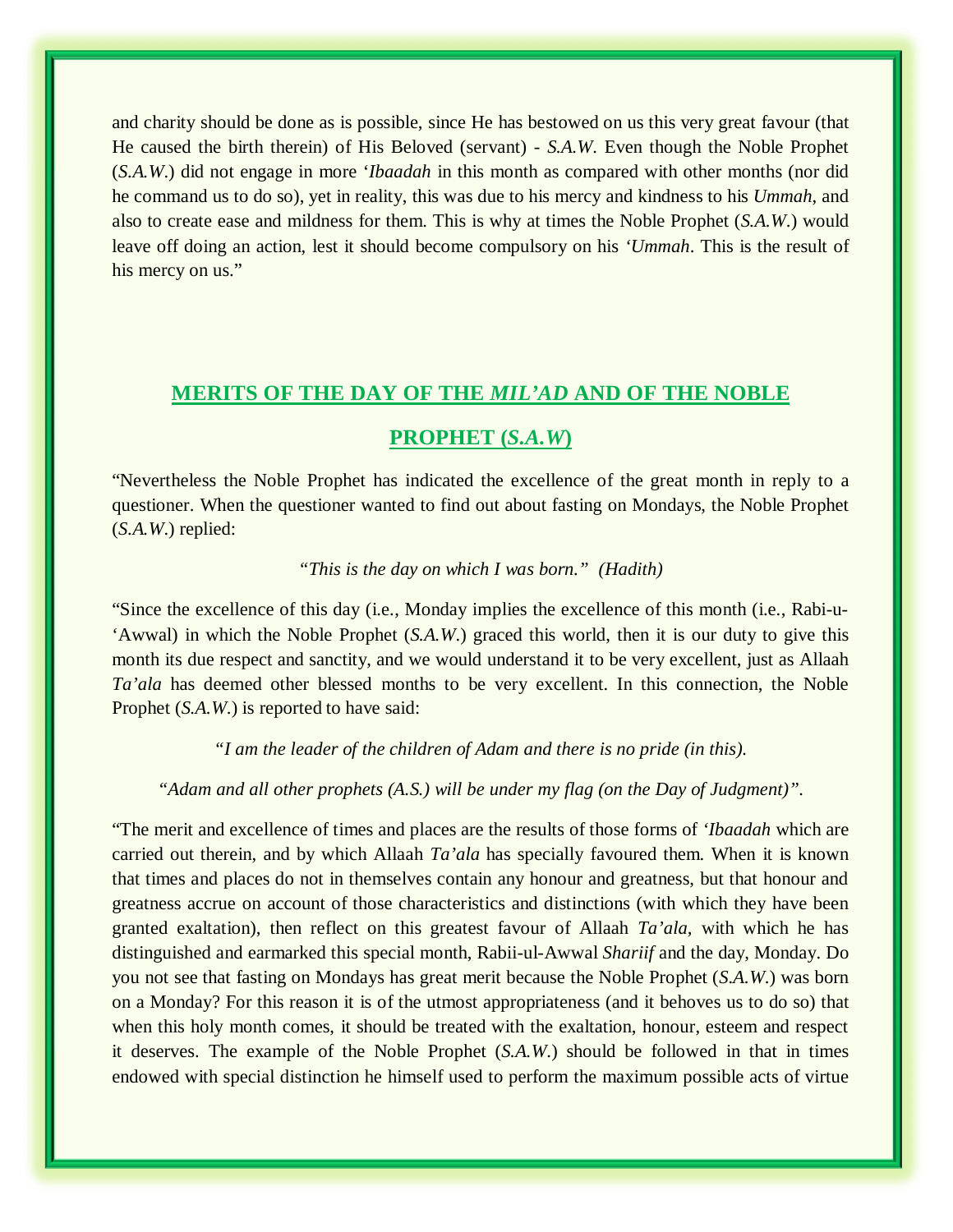and of charity, and he used to make special arrangements therefore. Have you not seen the following statement of *Hadrat* Ibn Abbas (*R.A*.)?

*"The Messenger of Allaah (S.A.W.) was the most generous of men and his generosity was the utmost in Ramadaan*."

#### **WHY IS RESPECT FOR** *RABII-UL-AWWAL* **ESSENTIAL?**

(and in this connection the removal of a misgiving)

"For this reason, just as the Noble Prophet (*S.A.W*.) honoured those times endowed with distinction, we carry out this very duty in accordance with our capacity, in the month of Rabii-ul-Awwal *Shariif*. If it be said that what the Noble Prophet (*S.A.W*.) took upon himself in times of special distinction is known, but that what he undertook in other months he did not do so in this month (i.e., Rabii-ul-Awwal *Shariif*) – then the answer is that it is well-known that the Noble Prophet (*S.A.W*.) had this noble trait of wanting ease and relief for his *Ummah*, especially in those things concerning his own self. Do you not see that the Noble Prophet, leader of the world (*S.A.W*.) declared Madinah *Munawwarah* as sacred territory (*Haram*) just as *Hadrat* Ibrahim (*A.S*.) had declared Makkah *Mukarramah* to be, yet he did not fix any punishment for hunting, cutting down any tree etc. in Madinah – do you not see that he did this out of desiring ease and relief for his *Ummah* out of mercy on them? As it were, the Noble Prophet (*S.A.W*.) used to consider what things concerned his own self, and even though those things in themselves are of great merit, yet through desiring ease and relief for his *Ummah*, he used to abstain from them. The honouring of Rabii-ul-Awwal *Shariif* is of this category, that in it the maximum possible acts of virtue and charity should be done and he who cannot do so (i.e., for any reason is unable to perform these acts) at least he should abstain from all *Haraam* and *Makruuh* things in this holy month out of respect for it. Even though the abstention from all *Haraam* and *Makruuh* things is required in other months as well, yet this month deserves the greatest respect. He should do so just as in Ramadaan *al-Mubaarak* and other sacred months he remains careful to the utmost, abstains from misdeeds in religion and keeps away from other unsuitable things.

# **CRITICISM BY IBN AL-HAJ**

"However at the present time some people are acting contrary to this. When this blessed month comes they busy themselves with amusement and sport, using musical instruments. How regretful it is that they make music and merriment and then entertain the assertion that they are showing respect for this blessed month! Leave aside the fact that they begin such *Mil'ad* celebrations with the recitation of the Holy Qur-aan. They then, for the sensual delight of the *Nafs*, take resort to those who are expert in the art of creating restlessness and excitement in the emotions – which in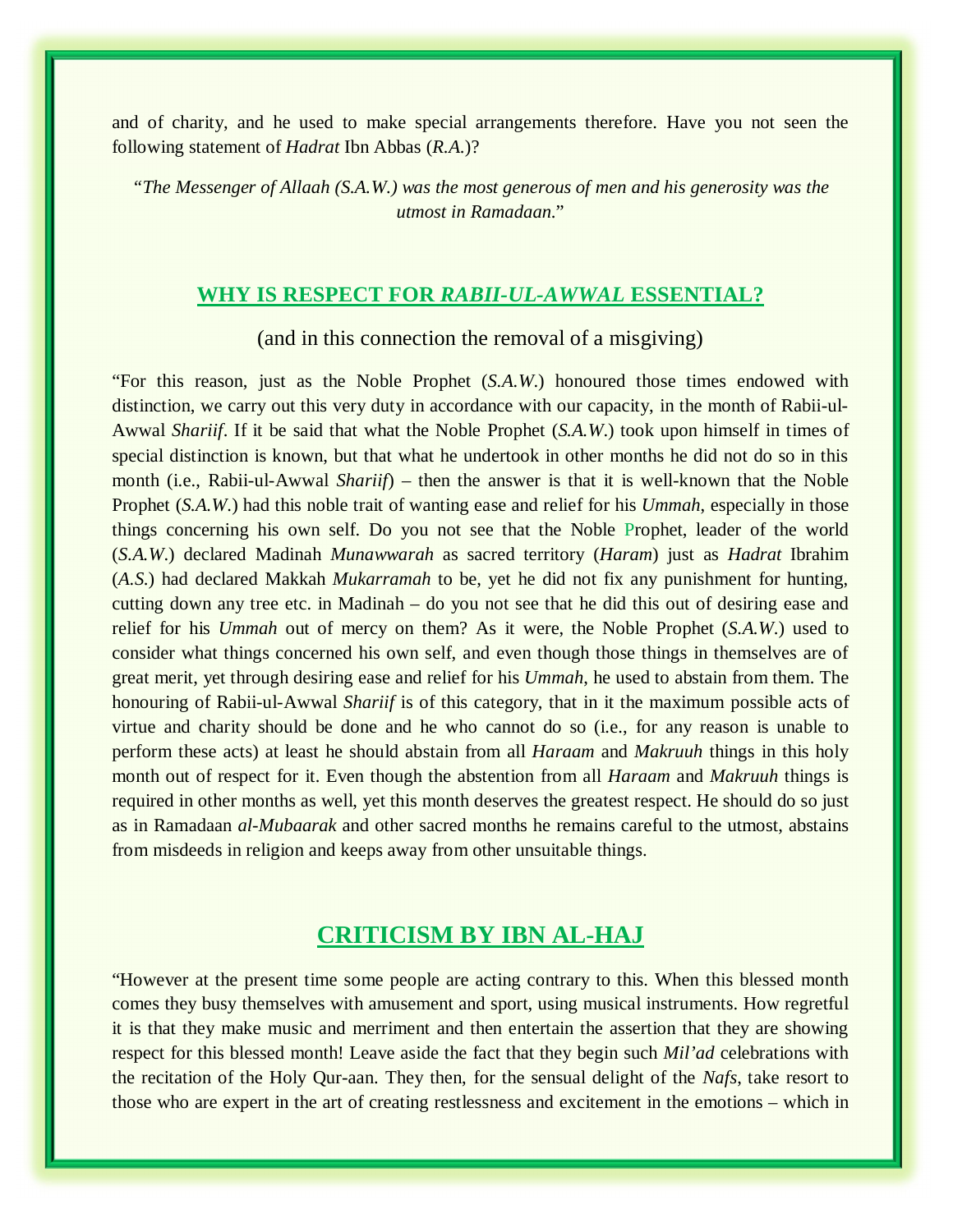itself contains many causes of corruption and destruction. Yet they do not content themselves with that alone – but some of them add an even more dangerous thing in that the singer is young, handsome, mellow-voiced, well-attired and of a very pleasing appearance. He sings *Ghazals*, at the same time with crescendo and diminuendo, in voice and ascent and descent in movements. Thus he puts the audience, men and women, into temptation. The result is that the two sides become prey to temptation and many other evil take root. In some extreme cases, the husbandwife relationship is destroyed and it even reaches the extent of separation between them at times. Thus the period of destruction and ruin begins, in which a settled and complete home is destroyed and peace of mind and heart ruined. These evils are the result of that kind of *Mil'ad* celebration in which there is also a session of *Samaa*.

"Yes, if the *Mil'ad Sharif* is free from those evils (and that kind of *Samaa*) – only food is prepared and in that one's *Niyyah* (intention) is of celebrating the *Mil'ad* and Muslim brethren are invited and in which those matters contrary to the S*har-iah* and those blameworthy matters described above are abstained from - then it is an innovation merely on account of one's *Niyyah* (intention) because this is an accretion in the religion. Also the pious predecessors have not done it, and it is evident that it is better and more appropriate to follow the predecessors from none of whom this has been transmitted, nor has it been said of any of them that they made the *Niyyah* (intention) of celebrating the *Mil'ad*. We are their followers and are obliged to observe the same precepts as they were. (Thus we should only do that which they did)"..

#### **GIST OF CRITICISM**

The gist of the above-quoted writing of Ibn Haj is that he has not criticised the *Mil'ad Shar'iif* . On the contrary he has criticised those things which are *Haraam* and *Makruuh* in the *Shar'iah*. From the opening section it is clear that this holy month should be accorded a special status and it should be honoured and respected. The maximum possible acts of virtue should be done therein. One should try to surpass one's limits in doing acts of '*Ibaadah*, of charity and other virtuous acts. This is the method of celebrating the *Mil'ad Shariif* which he has deemed praiseworthy and commendable, because in that there is nothing but the recitation of the Qur'aan and invitation to partake of food and drink - and these are the acts of goodness, meriting reward.

As far as his statement goes that this is an innovation – either it is in clear contradiction to what he said earlier (when Ibn al-Haj himself stressed honouring the month of Rabii-ul-Awwal), or it means that it is a good innovation (*Bid'ah Hasanah*) the elucidation of which was given earlier, or it means that the *Mil'ad Shariif* is a virtuous and praiseworthy act, and the innovation is the *Niyyah* (intention) of the *Mil'ad,* as he has suggested in this statement of his:

"*then it will be an innovation merely on account of his Niyyah (intention)*."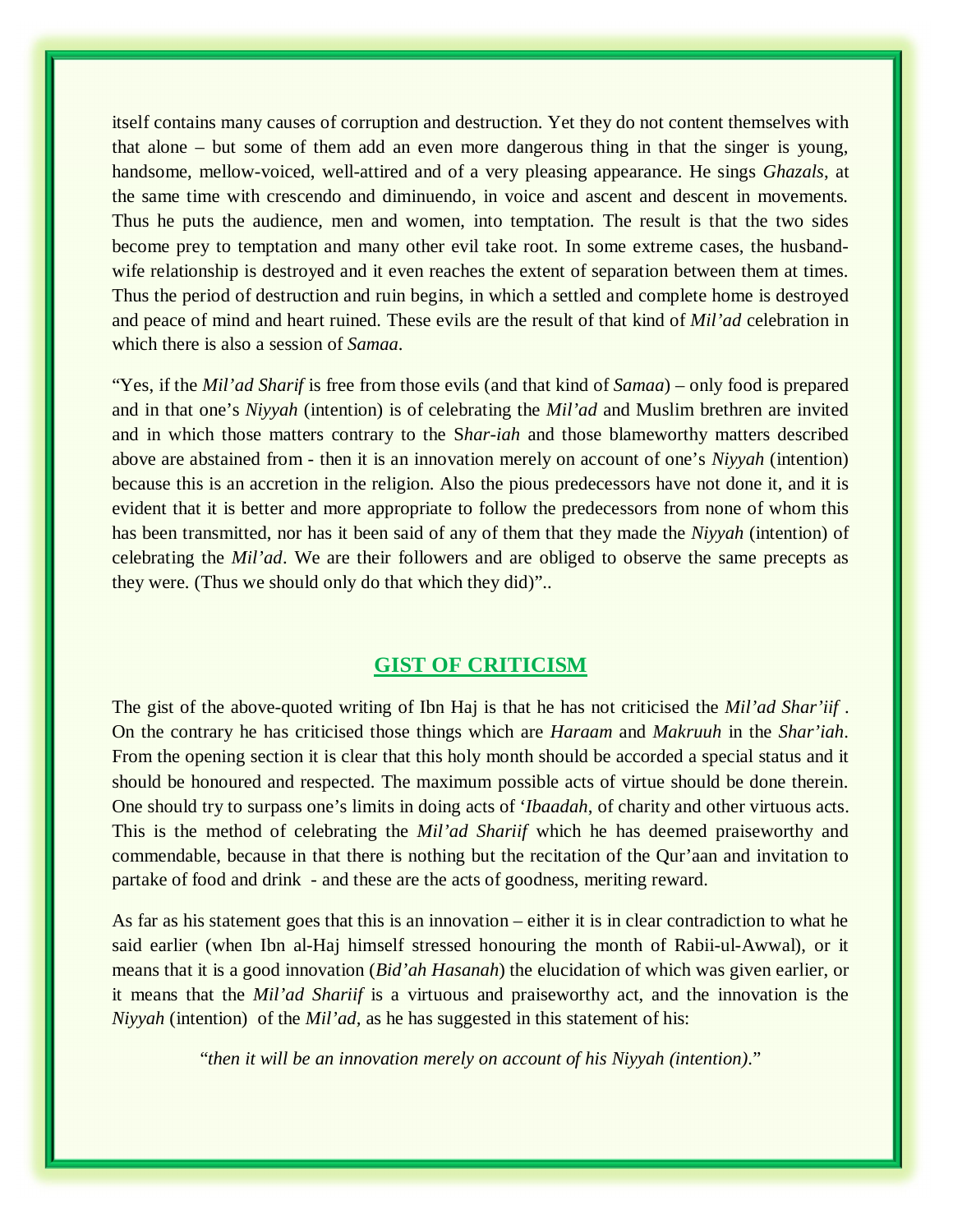There remains the statement of Ibn al-Haj that it has not been transmitted that any of the predecessors made the *Niyyah* (intention) of celebrating the *Mil'ad*. From this it is clear that he considered the *Niyyah* of celebrating the *Mil'ad* to be *Makruuh* and that he did not deem the preparation of food and inviting Muslim brethren to partake thereof as *Makruuh* (i.e., he also views the preparation of food and inviting Muslim brethren as not being *Makruuh*. If this is examined closely, then it seems that this statement of his is not consistent with his earlier statements. This is due to the fact that he had first taught the showing of gratitude to Allaah *Ta'ala* in Rabii-ul-Awwal *Shariif*, and the engaging in the maximum acts of '*Ibaadah* and of charity and other virtuous acts therein, since he caused His Beloved (Servant*) S.A.W.* to be born in this holy month. The *Niyyah* (intention) of celebrating the *Mil'ad Shariif* means only this. Then how can something be criticised after doing it has been stressed? Abstract virtue, acts of '*Ibaadah*, of charity etc. and other acts of goodness cannot even be conceived of without a *Niyyah* (intention). And even if it could be considered, then it couldn't be deemed '*Ibaadah*, nor can it earn any reward. This is because no action without an intention is worthy of acceptance. And the *Niyyah* (intention) to celebrate the *Mil'ad Shariif* means only to demonstrate gratitude to Allaah *Ta'ala* on the auspicious birth of the Noble Prophet (*S.A.W*.) in Rabii-ul-Awwal. The intention of celebrating the *Mil'ad Shariif* means only this, and there is no doubt that that intention is commendable (i.e., it is a virtuous intention). Ponder on this well (and impress it on the mind as well).

#### **EXTRAORDINARY FORM OF THE** *MIL'AD*

#### After this Ibn al-Haj wrote:

"There are some people who do not celebrate the *Mil'ad* solely for the purpose of demonstrating honour and respect. On the contrary someone has some money in the possession of various people which he has given them on different occasions and ceremonies and now he wants to re-possess this money and is shy to ask for it. Therefore he makes arrangement for the *Mil'ad* which becomes the cause for the recovery of his wealth which was in the hands of people.<sup>3</sup>

"In this many kinds of corruption are found. One is that hypocrisy is found there – in his heart the opposite of what he outwardly shows is present. Outwardly he shows that he is celebrating the *Mil'ad* because he wants to gain benefits in the Hereafter. However in his heart is that he should recover his money dispersed in the hands of people.

"Some are such that they celebrate the *Mil'ad* in order to collect money or that people may praise them (saying, for example: 'Well done, brother!' or 'What good work you have done!') and join them to work (so that it may be evident from this how many people are with them). In these forms as well the acts of corruption and destruction are not hidden."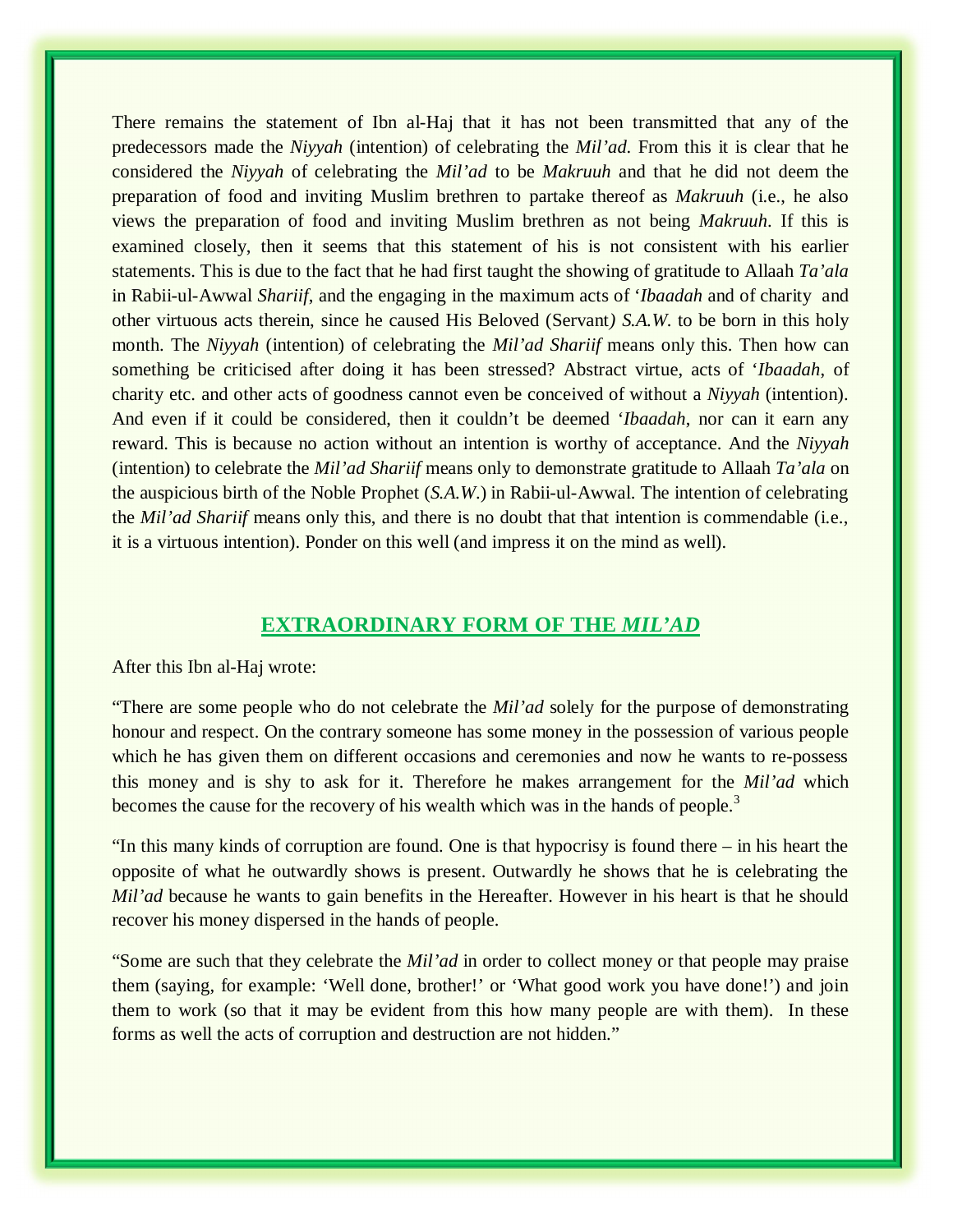#### **REAL REASON FOR ABOMINABLES**

The criticism by Ibn al-Haj is also of that kind which has already been examined above. The blameworthy or evil aspect in it is based on the absence of pure *Niyyah* (intention), and not that in the *Mil'ad Shariif* itself is to be found any evil or blameworthy aspect.

# **SECTION FOUR**

## **VIEWPOINT OF** *SHAIKH AL-ISLAM* **IBN HAJAR**

*Shaikh al-Islam* Abul Fadl Ahmad Ibn Hajar (the *Haafiz* of the age) was asked about the *Mil'ad Shariif*. His reply was that the *Mil'ad Shariif* is, in fact, an innovation, which was not transmitted from any pious predecessor in the first three centuries. Nevertheless both acts of virtue as well as acts of abomination are to be found in it (i.e., sometimes acts of virtue are found therein and sometimes acts of abomination). If in the *Mil'ad Shariif* only acts of virtue are done and acts of abomination are abstained from, then the *Mil'ad Shariif* is a *Bid'ah Hasanah* (a good innovation), otherwise not.

## **BASIS OF THE** *MIL'AD SHARIIF*

He has said that he found a strong basis for the *Mil'ad SharIif* in *Sahiih al-Bukhari* and Sahiih *Muslim*. It is that when the Noble Prophet (*S.A.W*.) migrated to Madinah, he saw the Jews fasting on 'Aashuura (i.e., the  $10<sup>th</sup>$  of Muharram). He enquired from them as to the reason for this. They told him that *'Aashuura* is that day on which Allaah *Ta'ala* caused Pharaoh to drown, and granted *Musaa A.S..* deliverance from him, and that they (the Jews) therefore fast (on that day) out of gratitude to Allaah *Ta'ala*. 4

From this the proof is obtained of showing gratitude to Allaah, and in that connection to do any virtuous act and to observe it annually as a means of recollection for any special day on which Allaah *Ta'ala* has bestowed any favour or removed any calamity. Gratitude to Allaah T*a'ala* is expressed through different kind of *Ibaadah* – prostration and standing in prayer, charity and recitation of the Holy Qur-aan. And what greater favour of Allaah can there be than the appearance of the Prophet of Mercy (*S.A.W.*) on this day (i.e., the 12<sup>th</sup>. of Rabii-ul-Awwal)? Therefore this day should be specially observed so that consistency with the event concerning *Hadrat Muusa A.S.* on the day of '*Aashuura* be attained.

Some people do not limit it and celebrate the *Mil'ad Shariif* on any day of Rabii-ul-Awwal. Nay, some have extended it to even more and increased the period to the whole year. According to the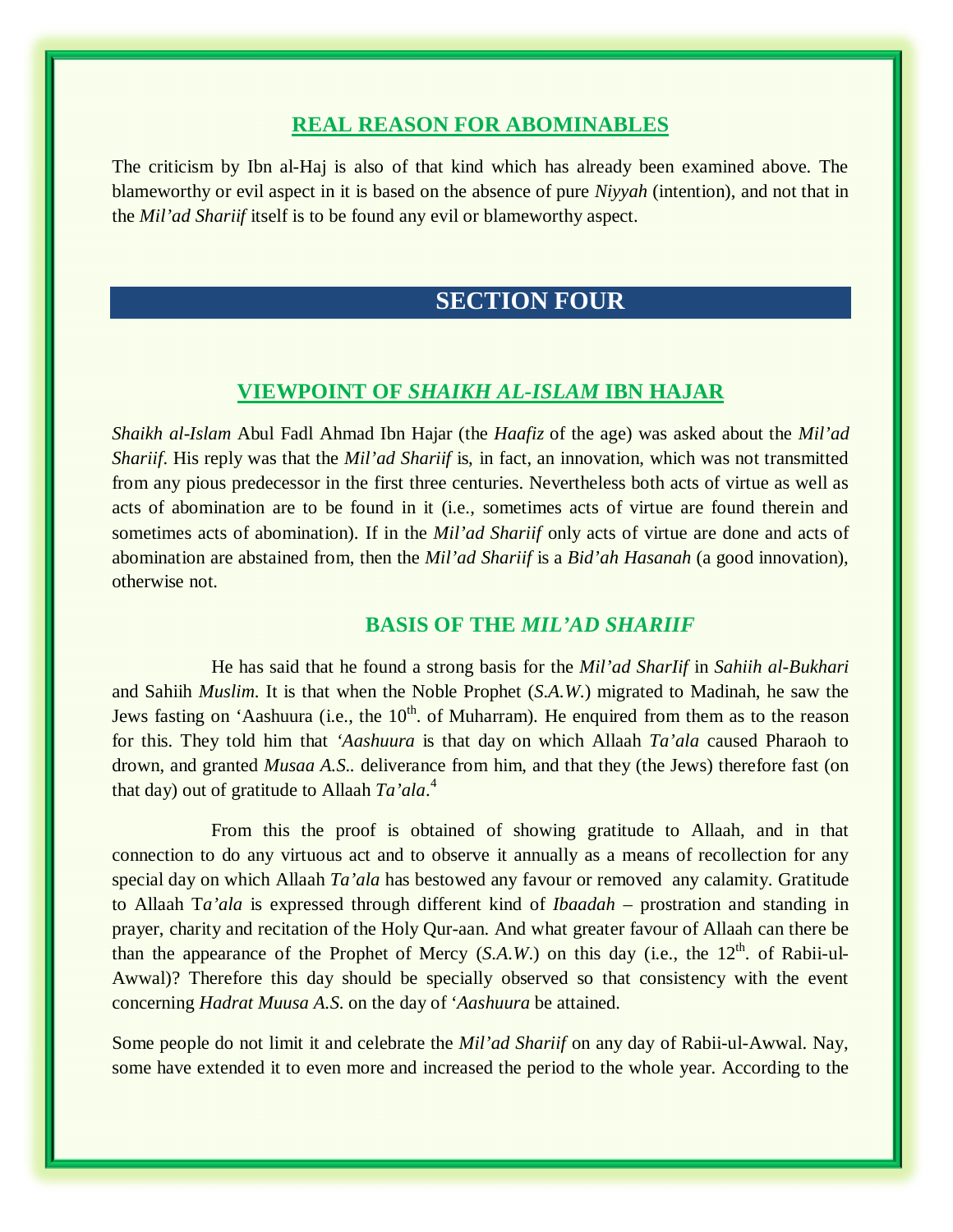latter the *Mil'ad Shariif* can be celebrated on any day of the year. The objective here is the same (i.e., to rejoice at and celebrate the holy birth of the Noble Prophet - *S.A.W.*).

This discussion has been in connection with the basis of the *Mil'ad Sharif* 

#### **IT'S BETTER TO REFRAIN FROM WHAT IS NOT**

## **MOST PREFERABLE**

As far as those actions are concerned which are done in the *Milad Shariif* it needs that one content oneself with only such actions through which gratitude to Allaah *Ta'ala* is demonstrated in a proper manner. For example, the above-mentioned matters – recitation of the Holy Qur'aan, invitation to partake of food, acts of charity, reciting verses in praise of the Leader of the two worlds (*S.A.W*.) and such verses through which hearts are moved towards acts of *'Ibaadah* and piety and through which there is motivation for bringing about acts of virtue and for working for the Hereafter.

Concerning those things belonging to the category of *Samaa'* and amusement and song<sup>5</sup> and which happen to be within the sphere of permissibility and through which joy is expressed that day ... if such things are done there is no evil therein. And those things belonging to the categories of *Haraam* and *Makruuh* they should be guarded against. Similarly those things which are inconsistent with what is *Awlaa* (most preferable) and which are not appropriate ... such things should be abandoned.

#### **ANOTHER BASIS FOR THE** *MIL'AD SHARIIF*

I submit that I have found another basis for the *Mil'ad Shariif* in the *Hadth Shariif* (literature). It is that al-Baihaqi transmits from *Hadrat* Anas (*R.A.)* that the Noble Prophet (*S.A.W.*) mentioned his own '*Aqiiqah* in the period after the proclamation of Prophethood. This was in spite of the fact that his grandfather *Hadrat* Abdul Muttalib had already performed the '*Aqiiqah* on the seventh day after his birth, and **'***Aqiiqah* is done only once and is not done a second time. From this it is understood that the Noble Prophet (*S.A.W.*) did this to show his gratitude to Allaah *Ta'ala* for causing him to be born, having made him "*the Mercy unto all the worlds*".

The objective was also to create a precedent in the *Shar'iah* for the *Ummah* – just as the Noble Prophet himself (*S.A.W.*) used to recite *Daruud Shariif* on his own self in order to create a principle in the *Shar'iah* for that act of showing honour and esteem on him. Therefore it is commendable (*Mustahab*) that we arrange for the *Mil'ad Shariif* to show our gratitude (to Allaah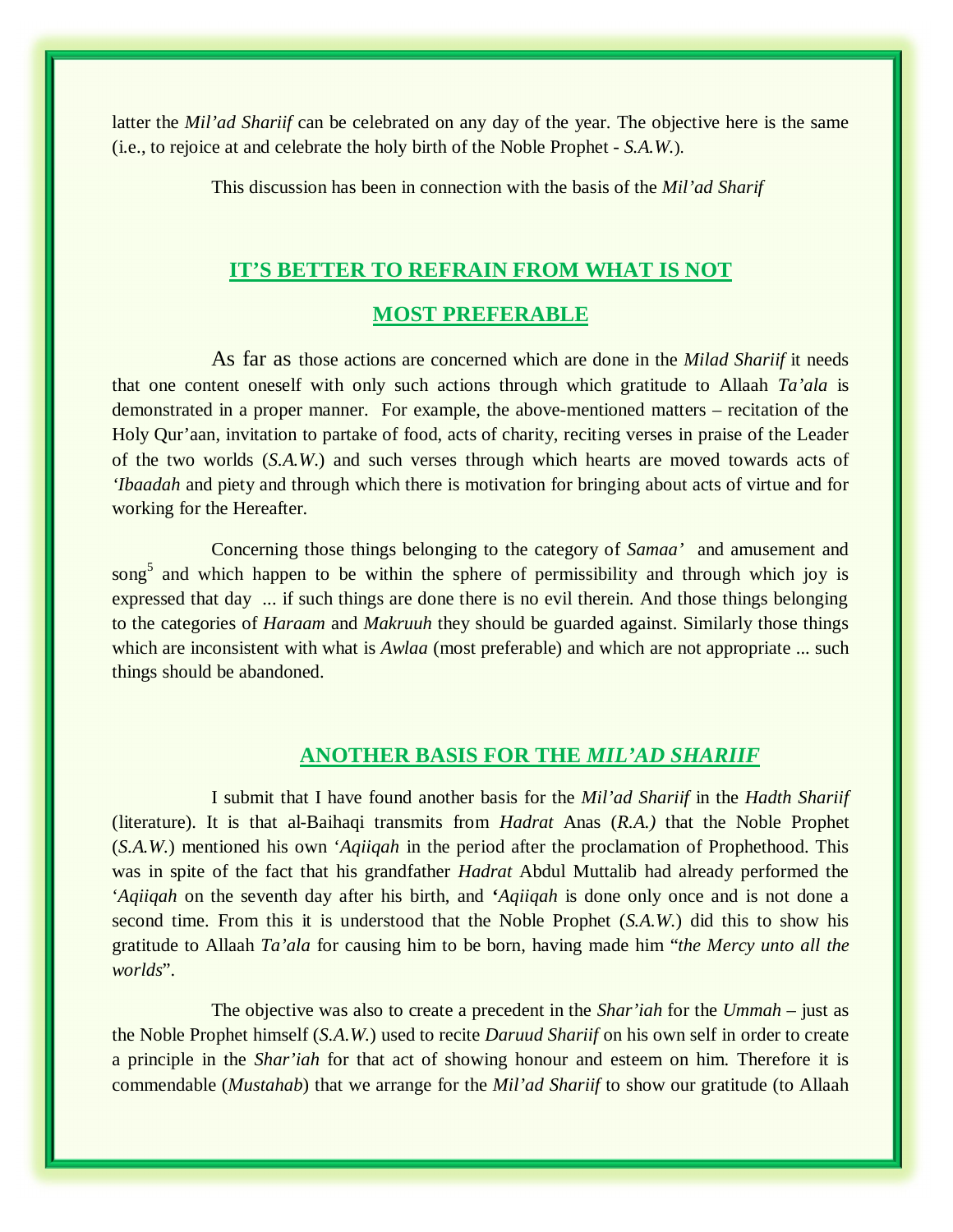*Ta'ala*) for the birth of the Noble Prophet (*S.A.W.*)*,* in which the invitation to food and drink is there and other similar acts of virtue are done and which occasion is celebrated with happiness.

#### **IBN AL-JAZZARI'S FAITH KINDLING PROOF**

I came across the book of the *Imaam* of the *Qurra'* Shams al-Din Ibn-Jazari entitled '*Urf al-Tar'iif bil-Mawlid al-Shariif* in which he writes that after the death of Abu Lahab<sup>6</sup> someone saw him in a dream and enquired from him as to his condition. He said that punishment is being meted out. However on the night of Monday, there is some relaxation in his punishment and he manages to suck some water from his finger (so saying, he indicated the finger) because it was through a gesture of that finger that he set his female slave Thuwaibah free when she conveyed to him the good news of the birth of the Noble Prophet (*S.A.W.*) and that she had had the privilege of suckling him. Consider! If this Abu Lahab, a *Kaafir* whose censure has come in the Holy Qur'aan also – if he has been rewarded for his expression of joy at the birth of the Noble Prophet (*S.A.W*.), what will be the condition of that Muslim, the sincere upholder of *Tauhiid* from his '*Ummah*, who expresses joy at the birth of the Noble Prophet (*S.A.W.)* and spends whatever is possible for him, out of love for the Noble Prophet (*S.A.W*.)? By my life! His reward will be that Allaah, the Most Noble, out of His Comprehensive Grace, will place him in the Garden of Bliss.

#### **AL-DIMASQI'S SOUL-ENRICHING** *NAAT* **ON THE** *MIL'AD*

*Hafiz* Shams al-Din Ibn Nasir has written in his book *Mawlid al-Saadii fi Mawlid al-Haadii*:

"It is established in *Sahiih Aahaadith* that punishment is lessened for Abu Lahab every Monday because he set Thuwaibah free out of joy and happiness at the birth of the Noble Prophet *(S.A.W.)."* 

After this he wrote the following lines of poetry:

*"When this is a Kaafir and his censure has come in the Qur'aan)* 

*Perish his hands in the Fire of Hell forever.* 

*It has been narrated that always on Monday* 

*(His punishment) is lessened because of his happiness at (the birth of) Ahmad.* 

*What is the view then about the servant (of Allaah) who spent his whole life* 

*Being happy at (the birth of) Ahmad and died an upholder of Tawhiid?"*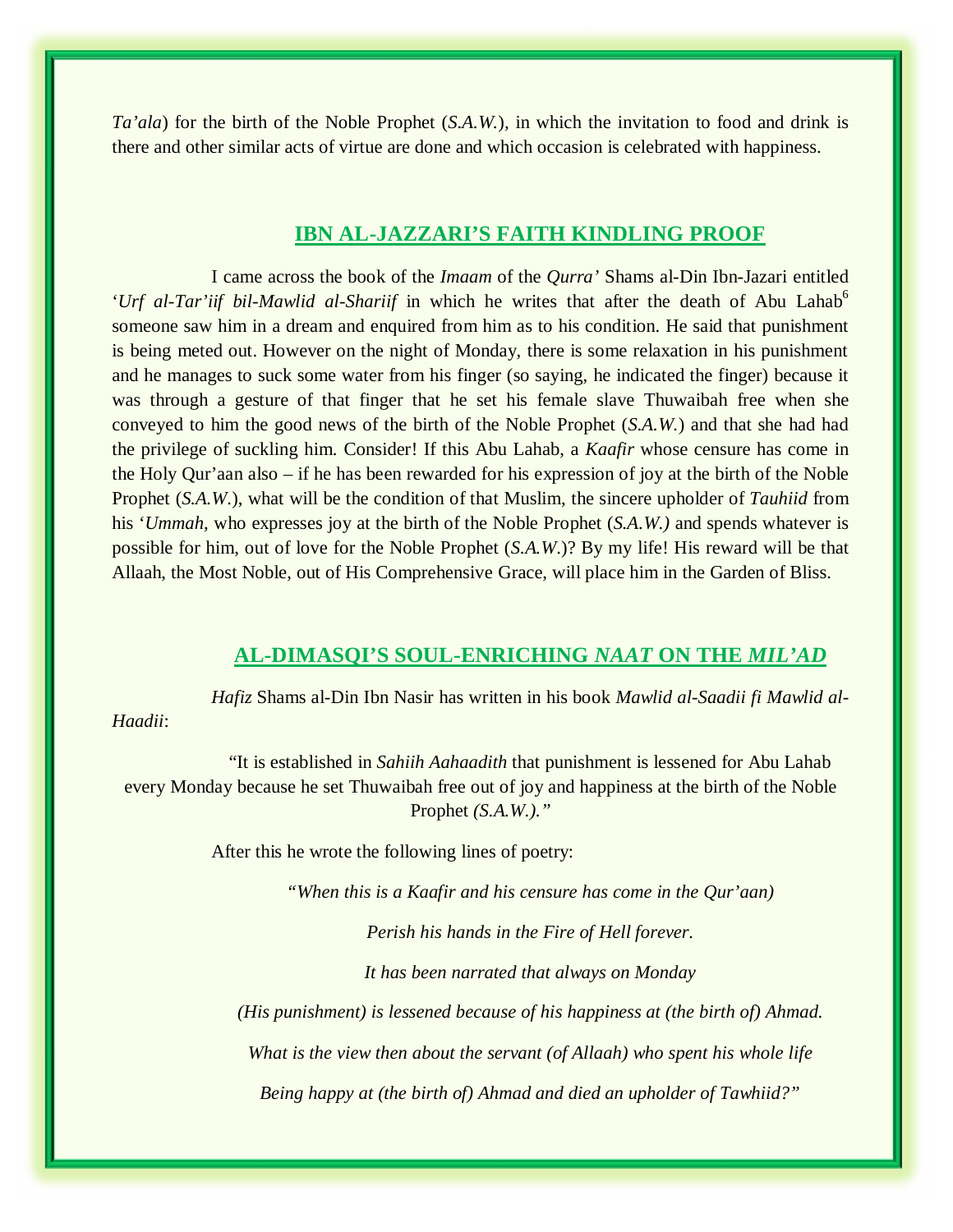## **PRACTICE OF A** *SHAIKH* **OF A** *TARIQAH*

Kamal Adfiri states in *al-Taali' al-Saiid* that his reliable and trustworthy friend Nasir al-Din Mahmud Ibn-al-'Imaad stated that Abu al- Tayyib Muhammad Ibn Ibrahim al- Sibti al-Maliki, a resident of Tus and one of the pious *Ulama*, used to pass by the *Madrassah* on the birthday of the Noble Prophet (*S.A.W.*) and say:

*"O Jurist! Today is the day of Id. Give the students a holiday and send them home".* 

Thus they used to give them a holiday and send them home.

This is evidence of his confirmation and absence of rejection. This gentleman was a famous jurist of the *Maliki* school of law, who had a command over many branches of knowledge and was a God-conscious and pious elder. Abu Hayyan and others have transmitted narrations from him. He passed away in the year 695 *A.H.*

# **CONCLUSION**

Ibn al-Haj has written that if it is questioned as to the wisdom in the birth of the Noble Prophet (*S.A.W.*) being in the month of Rabii-ul-Awwal and on Monday and not in the month of Ramadaan *al-Shariif*, which is the month of the sending down of the Qur-aan and in which *Laila-tul-Qadr* is found, nor in any of the sacred months nor on the fifteenth of Sha'baan *al-Mu'uzzam*, nor on Friday, nor on the night of Friday – then the reply can be given from four angles:

- 1. It has been transmitted in *Hadith* literature that Allaah *Ta'ala* created the trees on a Monday. In this there is great admonition and it is that on a Monday Allaah *Ta'ala* created food, sustenance, fruits and the things given in charity. Mankind's growth, development and livelihood are closely connected with these and men's selves get joy from them.
- 2. In the word *Rabii* from the point of view of its etymology, a good indication and a virtuous omen is found. Abu al-Rahman al-Saqfii states that for every man his name is a part of him (i.e., his name has effects on his body).
- 3. The season of *Rabii* (i.e., spring) is the most moderate and beautiful of all seasons and the *Shar-iah* of the Noble Prophet (*S.A.W*.) is the most moderate and the easiest among the *Sharaa'i*.
- 4. Allaah, the All-Knowing and Wise, wanted to bestow eminence on that time in which the Noble Prophet (*S.A.W*.) entered this world. Had he been born in any of the sanctified times, then the illusion may have arisen that the nobility